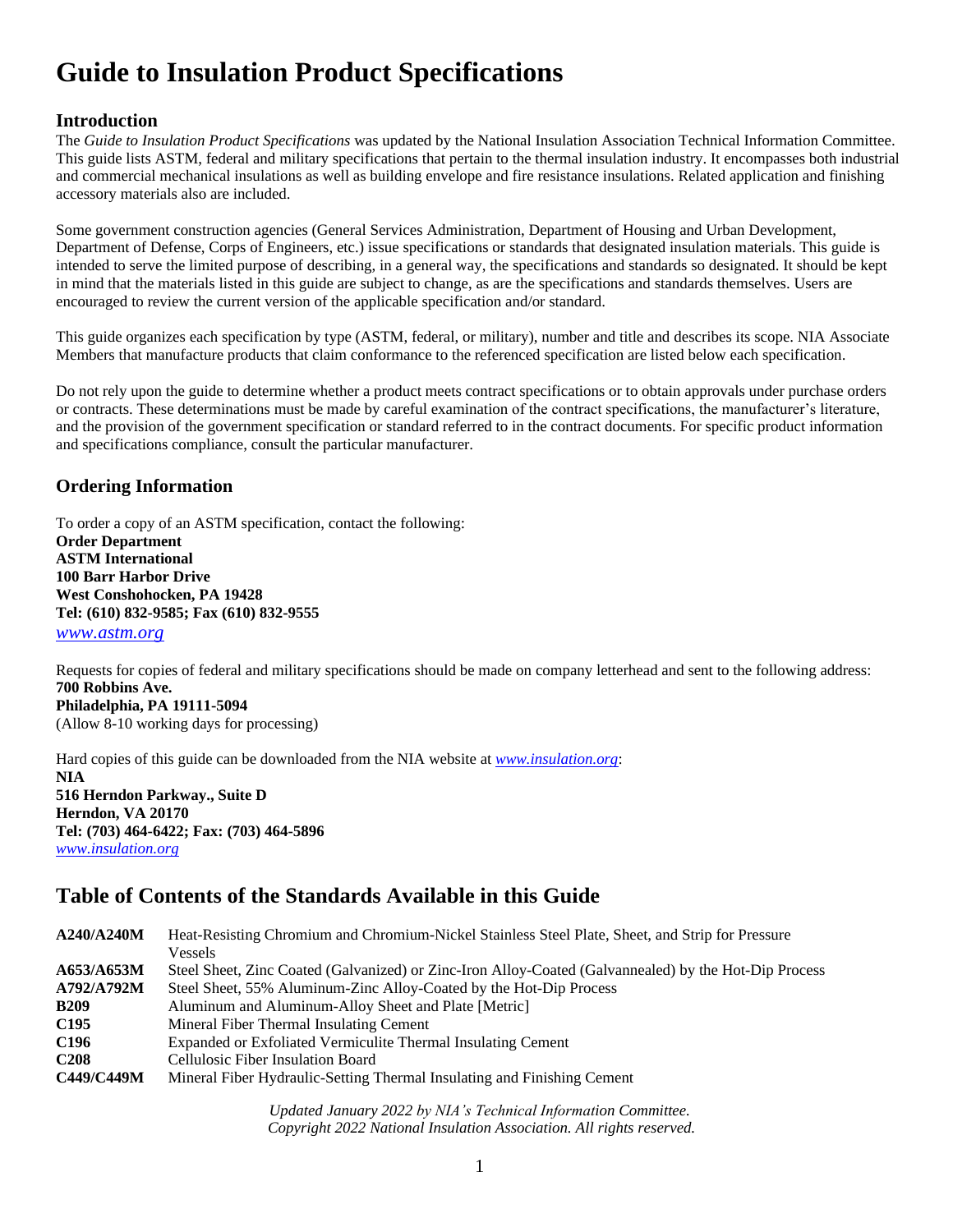| C516              | Vermiculite Loose Fill Thermal Insulation                                                                                                                                                 |
|-------------------|-------------------------------------------------------------------------------------------------------------------------------------------------------------------------------------------|
| C533              | Calcium Silicate Block and Pipe Thermal Insulation                                                                                                                                        |
| C534              | Preformed Flexible Elastomeric Cellular Thermal Insulation in Sheet and Tubular Form                                                                                                      |
| C547              | Mineral Fiber Preformed Pipe Insulation                                                                                                                                                   |
| C549              | Perlite Loose Fill Insulation                                                                                                                                                             |
| C552              | Cellular Glass Thermal Insulation                                                                                                                                                         |
| C553              | Mineral Fiber Blanket Thermal Insulation for Commercial and Industrial Applications                                                                                                       |
| <b>C578</b>       | Rigid, Cellular Polystyrene Thermal Insulation                                                                                                                                            |
| C591              | Unfaced Preformed Rigid Cellular Polyisocyanurate Thermal Insulation                                                                                                                      |
| C592              | Mineral Fiber Blanket Insulation and Blanket-Type Pipe Insulation (Metal-Mesh Covered) (Industrial Type)                                                                                  |
| C610              | Molded expanded Perlite Block and Pipe Thermal Insulation                                                                                                                                 |
| C612              | Mineral Fiber Block and Board Thermal Insulation                                                                                                                                          |
| C656              | Structural Insulating Board, Calcium Silicate                                                                                                                                             |
| C665              | Mineral Fiber Blanket Thermal Insulation for Light Frame Construction and Manufactured Housing                                                                                            |
| C667              | Prefabricated Reflective Insulation Systems for Equipment and Pipe Operating at Temperatures Above Ambient Air                                                                            |
| C726              | Mineral Wool Roof Insulation Board                                                                                                                                                        |
| C728              | Perlite Thermal Insulation Board                                                                                                                                                          |
| C764              | Mineral Fiber Loose-Fill Thermal Insulation                                                                                                                                               |
| <b>C800</b>       | Glass Fiber Blanket Insulation (Aircraft Type)                                                                                                                                            |
| <b>C892</b>       | High-Temperature Fiber Blanket Thermal Insulation                                                                                                                                         |
| C916              | Adhesives for Duct Thermal Insulation                                                                                                                                                     |
| C991              | Flexible Glass Fiber Insulation for Pre-Engineered Metal Buildings                                                                                                                        |
| C <sub>1014</sub> | Spray-Applied Mineral Fiber Thermal and Sound Absorbing Insulation                                                                                                                        |
| C1029             | Spray-Applied Rigid Cellular Polyurethane Thermal Insulation                                                                                                                              |
| C1071             | Thermal and Acoustical Insulation (Glass Fiber, Duct Lining Material)                                                                                                                     |
| C1086             | Glass Fiber Felt Thermal Insulation                                                                                                                                                       |
| C1126             | Faced or Unfaced Rigid Cellular Phenolic Thermal Insulation                                                                                                                               |
| C1136             | Flexible, Low Permeance Vapor Retarders for Thermal Insulation                                                                                                                            |
| C1139             | Fibrous Glass Thermal Insulation and Sound Absorbing Blanket and Board for Military Applications                                                                                          |
| C1289             | Faced Rigid Cellular Polyisocyanurate Thermal Insulation                                                                                                                                  |
| C1290             | Flexible Fibrous Glass Blanket Insulation Used to Externally Insulate HVAC Ducts                                                                                                          |
| C1393             | Specification for Perpendicularly Oriented Mineral Fiber Roll and Sheet Thermal Insulation for Pipes and Tanks                                                                            |
| C1410             | Specification for Melamine Thermal and Sound-Absorbing Insulation                                                                                                                         |
| C1427<br>C1482    | Specification for Flexible Cellular Polyolefin Thermal Insulation in Sheet and Tubular form                                                                                               |
| C1534             | Standard Specification for Polyimide Flexible Cellular Thermal and Sound Absorbing Insulation                                                                                             |
| C1594             | Specification for Flexible Polymeric Foam Sheet Insulation Used as a Thermal and Sound Absorbing Liner for Duct<br>Standard Specification for Polyimide Rigid Cellular Thermal Insulation |
| C1639             | Standard Specification for Fabrication of Cellular Glass Pipe and Tubing Insulation                                                                                                       |
| C <sub>1676</sub> | Standard Specification for Microporous Thermal Insulation                                                                                                                                 |
| C1695             | Standard Specification for Fabrication of Flexible Removable and Reusable Blanket Insulation for Hot Service                                                                              |
| C1696             | Standard Guide for Industrial Thermal Insulation Systems                                                                                                                                  |
| C1710             | Standard Guide for Installation of Flexible Closed Cell Preformed Insulation in Tube and Sheet Form                                                                                       |
| C1728             | Standard Specification for Flexible Aerogel Insulation                                                                                                                                    |
| C1729             | Standard Specification for Aluminum Jacketing for Insulation                                                                                                                              |
| C1763             | Standard Test Method for Water Absorption by Immersion of Thermal Insulation Materials                                                                                                    |
| C1767             | Standard Specification for Stainless Steel Jacketing for Use over Thermal Insulation                                                                                                      |
| C1775             | Standard Specification for Laminate Protective Jacket and Tape for Use over Thermal Insulation for Outdoor                                                                                |
|                   | Applications                                                                                                                                                                              |
| C1879             | Standard Practice for Installation of Aluminum and Stainless Steel Jacketing over Thermal Insulation on Pipe and                                                                          |
|                   | <b>Rigid Tubing</b>                                                                                                                                                                       |
| C1902             | Standard Specification for Cellular Glass Insulation Used in Building and Roof Applications                                                                                               |
| C1916             | Standard Specification for Flexible Protective Jackets Made of Modified Asphalt/Butyl Rubber for Use over Thermal                                                                         |
| Insulation        |                                                                                                                                                                                           |
| D1784             | Rigid Poly (Vinyl Chloride) (PVC) Compounds and Chlorinated Poly (Vinyl Chloride) (CPVC) Compounds                                                                                        |

# **Federal Specifications**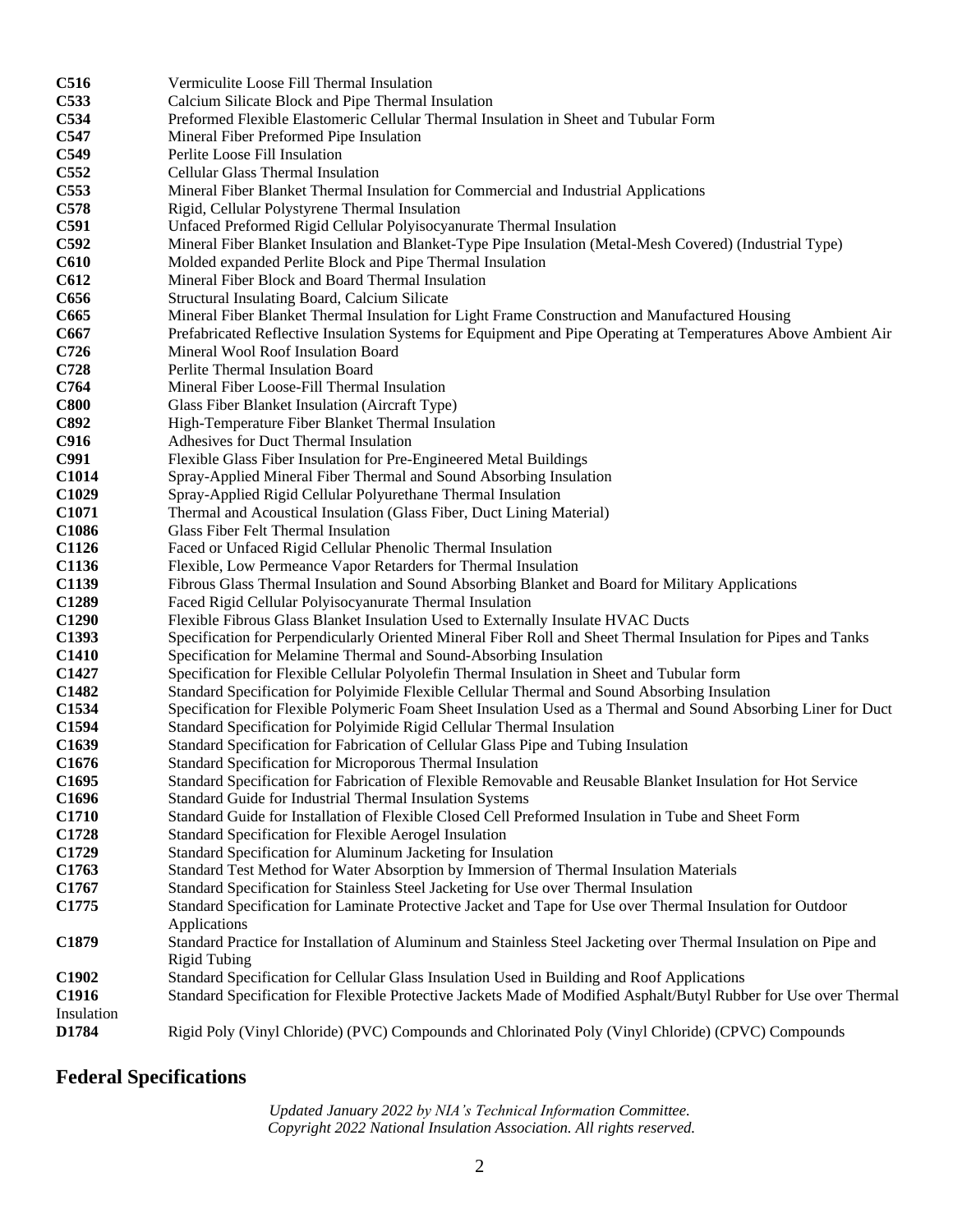| <b>HH-P-31F</b>  | Packing and Lagging Material, Fibrous Glass Metallic and Plain Cloth and Tape |
|------------------|-------------------------------------------------------------------------------|
| <b>L-T-80B</b>   | Tape, Pressure-Sensitive Adhesive (Aluminum-Backed)                           |
| <b>SS-S-111C</b> | Sound Controlling Materials (Trowel and Spray Applications)                   |

## **Replacement Information for Canceled Federal Specifications**

## **HH-B-100B Canceled. Replaced by ASTM C1136.**

Barrier Material, Vapor (for Pipe, Duct and Equipment Thermal Insulation)

Vapor barriers (jackets and facing) applied over thermal insulation for pipes, ducts, and equipment.

Type I—Low vapor transmission, high puncture resistance (for use on insulation for piping, ducts, and equipment)

Type II—Medium vapor transmission, moderate puncture resistance (for use on insulation for ducts and equipment)

## **HH-I-515E Canceled. Replaced by ASTM C739.**

Insulation, Thermal (Loose Fill For Pneumatic or Poured Application): Cellulosic or Wood Fiber

Covers chemically treated, recycled cellulosic fiber (wood base) loose-fill thermal insulation for use in attics or enclosed spaces in housing, and other framed buildings at ambient temperatures ranging from -50° to 180°F, by pneumatic or poured application. Last revised June 1992.

Type I—Pneumatic application Type II—Poured application

## **HH-I-521F Canceled**. **Replaced by ASTM C665.**

Insulation Blankets, Thermal (Mineral Fiber, For Ambient Temperatures)

## **HH-I-523C Canceled**. **Replaced by ASTM C533.**

Insulation, Block and Pipe Covering, Thermal (Calcium Silicate for Temperatures to 1,200°F)

## **HH-I-524C Canceled**. **Replaced by ASTM C578.**

Insulation Board, Thermal (Polystyrene)

## **HH-I-525A Canceled. Replaced by ASTM C640.**

Insulation Board, Thermal (Cork) Cork insulation board for thermal insulation.

## **HH-I-526C Canceled). Replaced by ASTM C726.**

Insulation Board, Thermal (Mineral Fiber)

#### **HH-I-592B Canceled. Replaced by ASTM C728.**

Insulation Board, Thermal (Mineral Aggregate)

#### **HH-I-530B Canceled. Replaced by ASTM C591.**

Insulation Board, Thermal, Unfaced (Polyurethane or Polyisocyanurate)

#### **HH-I-545B Canceled. Replaced by ASTM C1071.**

Insulation, Thermal and Acoustical (Mineral Fiber, Duct Lining Material)

#### **H-I-551E Canceled. Replaced by ASTM C552.**

Insulation, Block and Board, Thermal (Cellular Glass)

#### **HH-I-558C Canceled. Replaced by Numerous ASTM document.**

Insulation, Blankets, Thermal (Mineral Fiber, Industrial Type) Covers industrial mineral fiber insulation.

#### **HH-I-573B Canceled. Replaced by ASTM C534.**

Insulation, Thermal (Flexible Unicellular Sheet and Pipe Covering)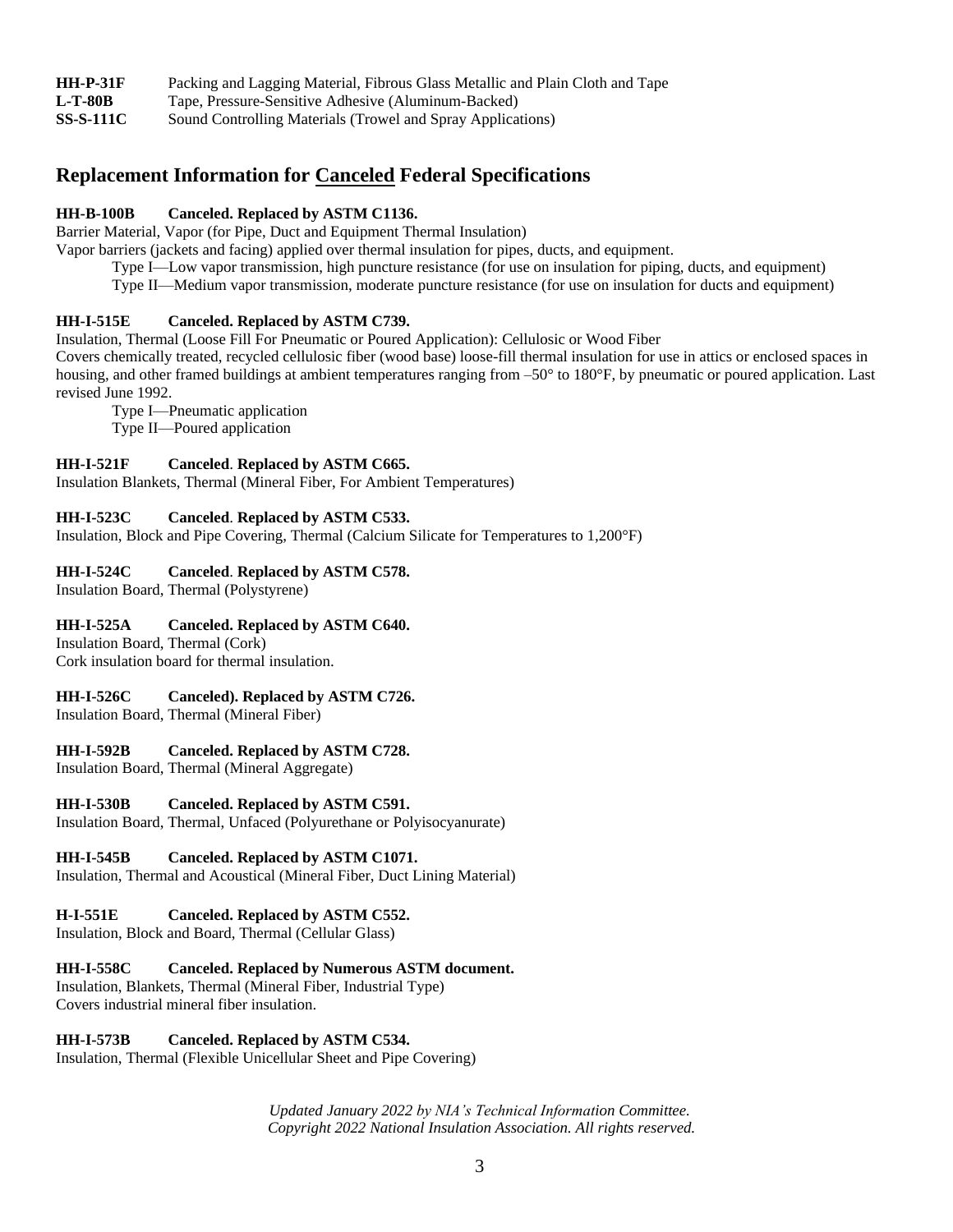#### **HH-I-574B Canceled. Replaced by ASTM C549.**

Insulation, Thermal (Perlite)

#### **HH-I-585C Canceled. Replaced by ASTM C516.**

Insulation, Thermal (Vermiculite)

#### **HH-I-1030B Canceled. Replaced by ASTM C764.**

Insulation, Thermal (Mineral Fiber, for Pneumatic or Poured Application)

#### **HH-I-1252B Canceled. No Replacement**

Insulation, Thermal, Reflective (Aluminum Foil)

Aluminum foil insulation.

Form 1-Materials providing a minimum 19 millimeters (3/4-inch) reflective air space having an effective emittance (E) of 0.05 maximum

Form 2-Materials providing a minimum 10 millimeters (3/8-inch) reflective air space having an effective E of 0.05 maximum

#### **L-P-535E Inactive**

Plastic Sheet (Sheeting); Plastic Strip; Poly (Vinyl Chloride) and Poly (Vinyl Chloride-Vinyl Acetate), Rigid Covers rigid unsupported poly (vinyl chloride) and poly (vinyl chloride-vinyl acetate) sheets (sheeting) and strip.

#### **LLL-I-535B Canceled. Replaced by ASTM C208 and others.**

Insulation Board, Thermal (Cellulosic Fiber)

### **SS-C-160A Canceled. Replaced by ASTM C195 (Type III Grade U), ASTM C196 (Type IV), and ASTM C 449/C 449M (Type III Grade F).**

Cements, Insulation Thermal

Heat-resisting cements.

Type III—Mineral Wool

Type IV—Vermiculite (100°–1,800°F)

Type V—Diatomaceous Silica (100°–1,900°F)

## **Military Specifications**

*Updated January 2022 by NIA's Technical Information Committee. Copyright 2022 National Insulation Association. All rights reserved.* **MIL-A-23054A** Acoustic Absorptive Board, Fibrous Glass Perforated Fibrous Glass Cloth Faced **MIL-A-24179A** Adhesive, Flexible Unicellular-Plastic Thermal Insulation **MIL-A-24699** Acoustical Transmission Loss Barrier Material **MIL-A-3316C** Adhesive, Fire-Resistant, Thermal Insulation **MIL-C-2861E** Cement, Insulation, High Temperature **MIL-C-19565C** Coating Compounds, Thermal Insulation, Fire- and Water-Resistant, Vapor-Barrier **MIL-C-20079H** Cloth, Glass; Tape, Textile Glass; and Thread, Glass and Wire-Reinforced Glass **MIL-C-24576A** Cloth, Silica Glass; Cloth, Coated, Glass, Silicone-Rubber Coated **MIL-I-742F** Insulation Board, Thermal, Fibrous Glass **MIL-I-2781F** Insulation, Pipe, Thermal **MIL-I-2818 C** Insulation Blanket, Thermal, Fibrous Mineral **MIL-I-2819F** Insulation Block, Thermal **MIL-I-13042A** Insulation Sleeving, Thermal, Tubular Flexible **MIL-I-15475C** Insulation Felt, Thermal, Fibrous Glass, Semi-rigid **MIL-I-16411F** Insulation Felt, Thermal, Glass Fiber **MIL-I-22023D** Insulation Felt, Thermal and Sound Absorbing Felt, Fibrous Glass, Flexible **MIL-I-22344D** Insulation, Pipe, Thermal, Fibrous Glass **MIL-I-23128B** Insulation Blanket, Thermal, Refractory Fiber, Flexible **MIL-DTL-24244D (SH)** Insulation Material, with Special Corrosion, Chloride, and Fluoride Requirements **MIL-PRF-32161** Performance Specification for Insulation Fire Protection, Thermal, and Acoustic **MIL-S-24149C** Studs, Welding, and Arc Shields (Ferrules) **MIL-T-23397B** Tapes, Pressure Sensitive Adhesive for Masking During Paint Stripping Operations **MIL-W-23680E** Stud Welding Systems, DC, Integral Power Source and Control Unit, Electric Arc and Capacitor Discharge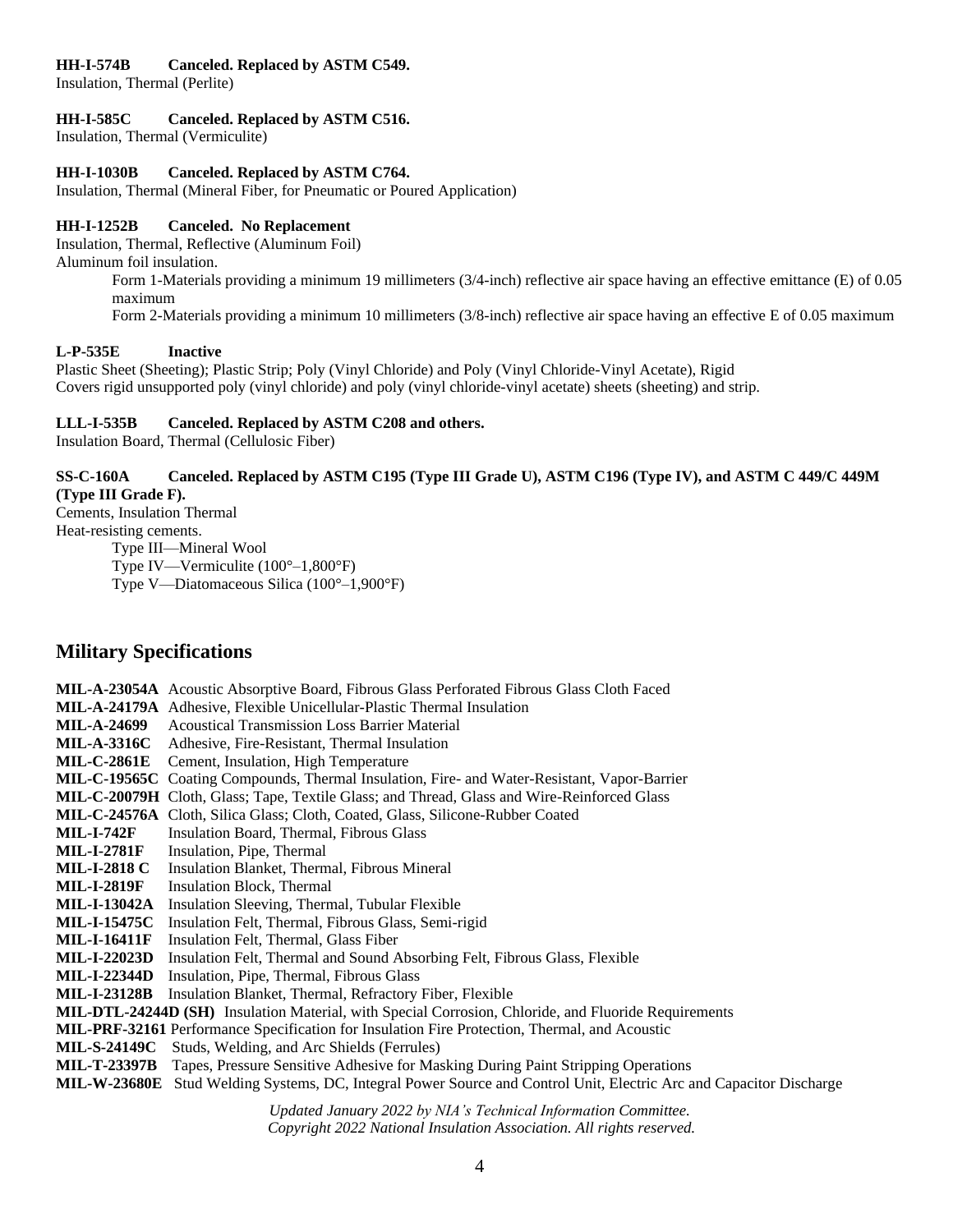**MIL-W-80110C** Stud Welding Units, Independent DC Power Source with Separate Control Unit, Electric Arc **MIL-Y-1140H** Yarn, Cord, Sleeving, Cloth, and Tape—Glass **ELECTRIC BOAT SPECIFICATION – EB 4013** Anti-Sweat and Refrigerant Insulation Systems (Sheet and Tubes) **DOD-I-24688 / MIL-DTL-24688A** Insulation; Polyimide, Sheet and Tube

## **Replacement Information for Canceled Military Specifications**

**MIL-P-15280J** Inactive. Plastic Material, Unicellular (Sheets and Tubes)

**MIL-I-16562A Canceled.** Insulation, Synthetic, Rubber-Like, Chemically Expanded, Cellular (Sheet Form). Replaced with ASTM D6576, Standard Specification for Flexible Cellular Rubber Chemically Blown, Type II for closed cell expanded rubber.

### **MIL-A-24699 Canceled. No Replacement.**

Acoustical Transmission Loss Barrier Material

Covers two types of acoustical transmission loss barriers.

Type I—Barium sulfate-loaded vinyl with fibrous glass facing

Type II—Wire-reinforced lead

## **MIL-B-5924B Canceled. Replaced by ASTM C800.**

Batting, Insulation, Glass Fibers

## **MIL-C-2861E Canceled. Replacement is ASTM C195.**

Cement, Insulation, High Temperature Covers high temperature insulation cement for thermal control of irregular surfaces and for piping operating at temperatures between 100° and 1,800°F.

## **MIL-I-2818 C Canceled. No Replacement.**

Insulation Blanket, Thermal, Fibrous Mineral Covers wire-reinforced fibrous mineral wool insulation blanket.

### **MIL-I-13042A Canceled. No Replacement.**

Insulation Sleeving, Thermal, Tubular Flexible Flexible braided or woven tubular thermal insulation sleeving intended primarily for covering heater ducts, exhaust pipes, and other tubes in vehicles.

#### **MIL-I-15475C Canceled. No Replacement.**

Insulation Felt, Thermal, Fibrous Glass, Semi-rigid Covers fibrous glass felt sheets for thermal insulation.

#### **MIL-I-22023D Canceled. Replaced by ASTM C1139.**

Insulation Felt, Thermal and Sound Absorbing Felt, Fibrous Glass, Flexible Covers lightweight, faced and unfaced flexible fibrous glass felt for thermal and sound absorbing insulation for use up to 400°F.

#### **MIL-P-15280J Inactive**

Plastic Material, Unicellular (Sheets and Tubes) Covers chemically expanded unicellular elastomeric plastic foam material for thermal insulation.

## **Miscellaneous Specifications and Standards**

American Society of Heating, Refrigerating, and Air-Conditioning Engineers, Inc. (ASHRAE) Corps of Engineers, Department of the Army Energy Codes Federal Construction Guide Specifications (FCGS) Manufacturers Standardization Society of the Valve and Fitting Industry, Inc.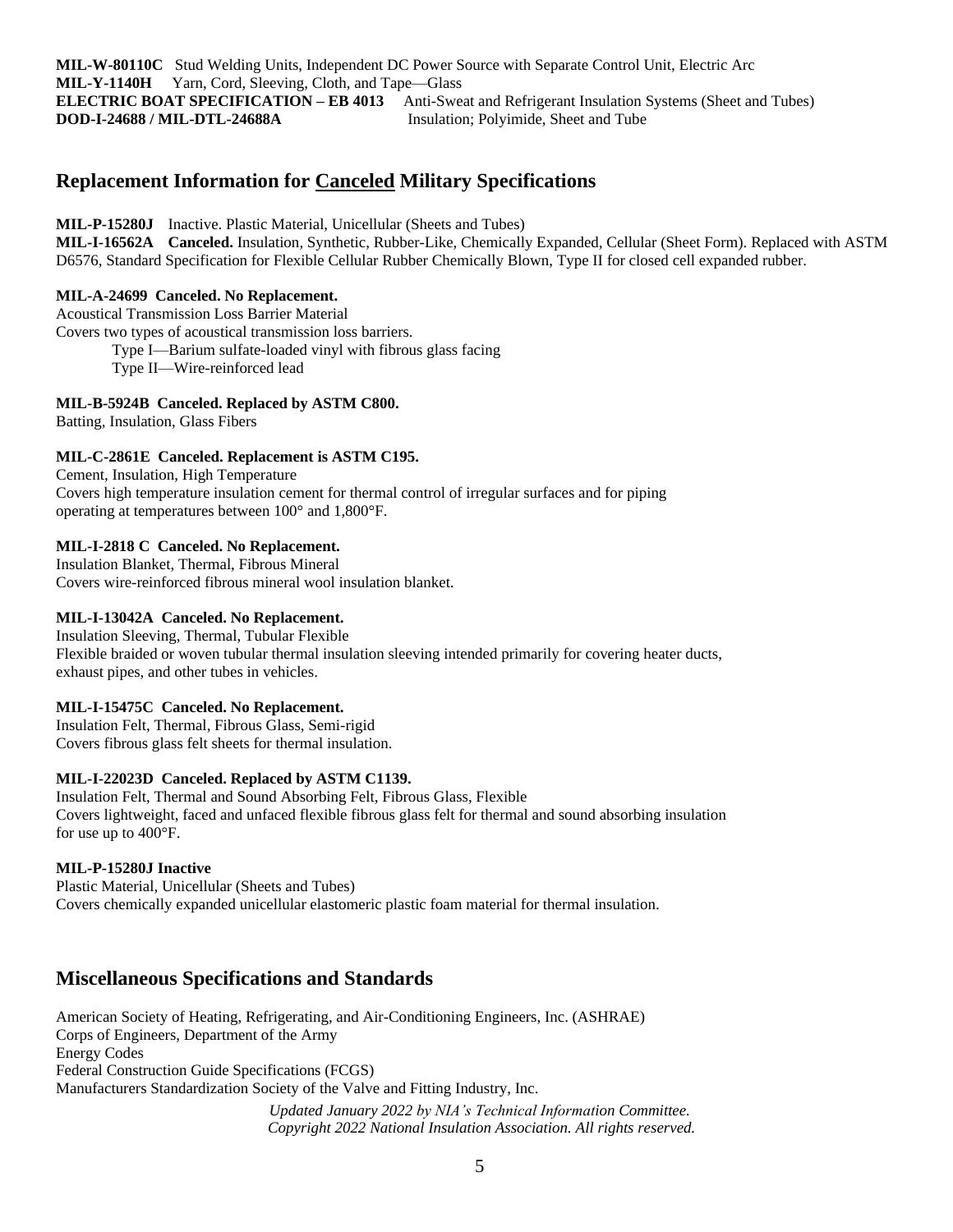Midwest Insulation Contractors Association (MICA) Model Building Codes National Insulation Association (NIA) Naval Facilities Engineering Command Nuclear Regulatory Commission National Fire Protection Association (NFPA) SCAQ MD U.S. Coast Guard

## **A Listing of Guides, Practices and Test Methods Available Through ASTM**

The following selected ASTM standards describe test methods and practices to determine specific characteristics of building and construction materials and shall not be used to specify materials. These methods may be referenced in ASTM standards or other specification and standards. ASTM standards must be reviewed every five years and, if not revised, either approved again or withdrawn.

Standards pertaining to thermal insulation generally are developed by ASTM Committee C-16 on Thermal Insulation and thus are identified with the prefix C followed by a three- or four-digit number. A two-digit number following the dash (omitted in this document) indicates the year that the standard was adopted or, if revised, the year of last revision.

Users are advised to refer to the current version of the standard in effect at the time of preparation of purchase documents and specifications.

**C165** Test Method for Measuring Compressive Properties of Thermal Insulations. **C167** Test Methods for Thickness and Density of Blanket or Batt Thermal Insulations. **C168** Terminology Relating to Thermal Insulating Materials **C177** Test Method for Steady-State Heat Flux Measurements and Thermal Transmission Properties by Means of the Guarded Hot-Plate Apparatus **C203** Test Methods for Breaking Load and Flexural Properties of Block-Type Thermal Insulation **C209** Test Methods for Cellulosic Fiber Insulation Board **C240** Test Methods of Testing Cellular Glass Insulation Block **C302** Test Method for Density and Dimensions of Preformed Pipe-Covering-Type Thermal Insulation **C303** Test Method for Density and Dimensions of Preformed Block-Type Thermal Insulation **C335** Test Method for Steady-State Heat Transfer Properties of Horizontal Pipe Insulation **C356** Test Method for Linear Shrinkage of Preformed High-Temperature Thermal Insulation Subjected to Soaking Heath **C390** Criteria for Sampling and Acceptance of Preformed Thermal Insulation Lots **C411** Test Method for Hot-Surface Performance of High-Temperature Thermal Insulation **C419** Practice for Making and Curing Test Specimens of Mastic Thermal Insulation Coatings **C423** Test Method for Sound Absorption and Sound Absorption Coefficiencies by the Reverberation Room Method **C447** Practice for Estimating the Maximum Use Temperature of Thermal Insulations **C450** Practice for Prefabrication and Field Fabrication of Thermal Insulating Fitting Cover for NPS Piping, Vessel Lagging, and Dished Head Segments **C461** Test Methods for Mastics and Coatings Used with Thermal Insulation **C488** Test Method for Conducting Exterior Exposure Tests of Finishes for Thermal Insulation **C518** Test Method for Steady-State Heat Flux Measurements and Thermal Transmission Properties by Means of the Heat Flow Meter Apparatus **C585** Practice for Inner and Outer Diameters of Rigid Thermal Insulation for Nominal Sizes of Pipe and Tubing (NPS System) **C634** Terminology Relating to Environmental Acoustics **C647** Guide to Properties and Tests of Mastics and Coating Finishes for Thermal Insulation **C653** Guide for Determination of the Thermal Resistance of Low-Density Blanket-Type Mineral Fiber Insulation **C680** Practice for Determination of Heat Gain or Loss and the Surface Temperatures of Insulated Pipe and Equipment Systems by the Use of a Computer Program **C692** Test Method for Evaluating the Influence of Thermal Insulations on the External Stress Corrosion Cracking Tendency of Austenitic Stainless Steel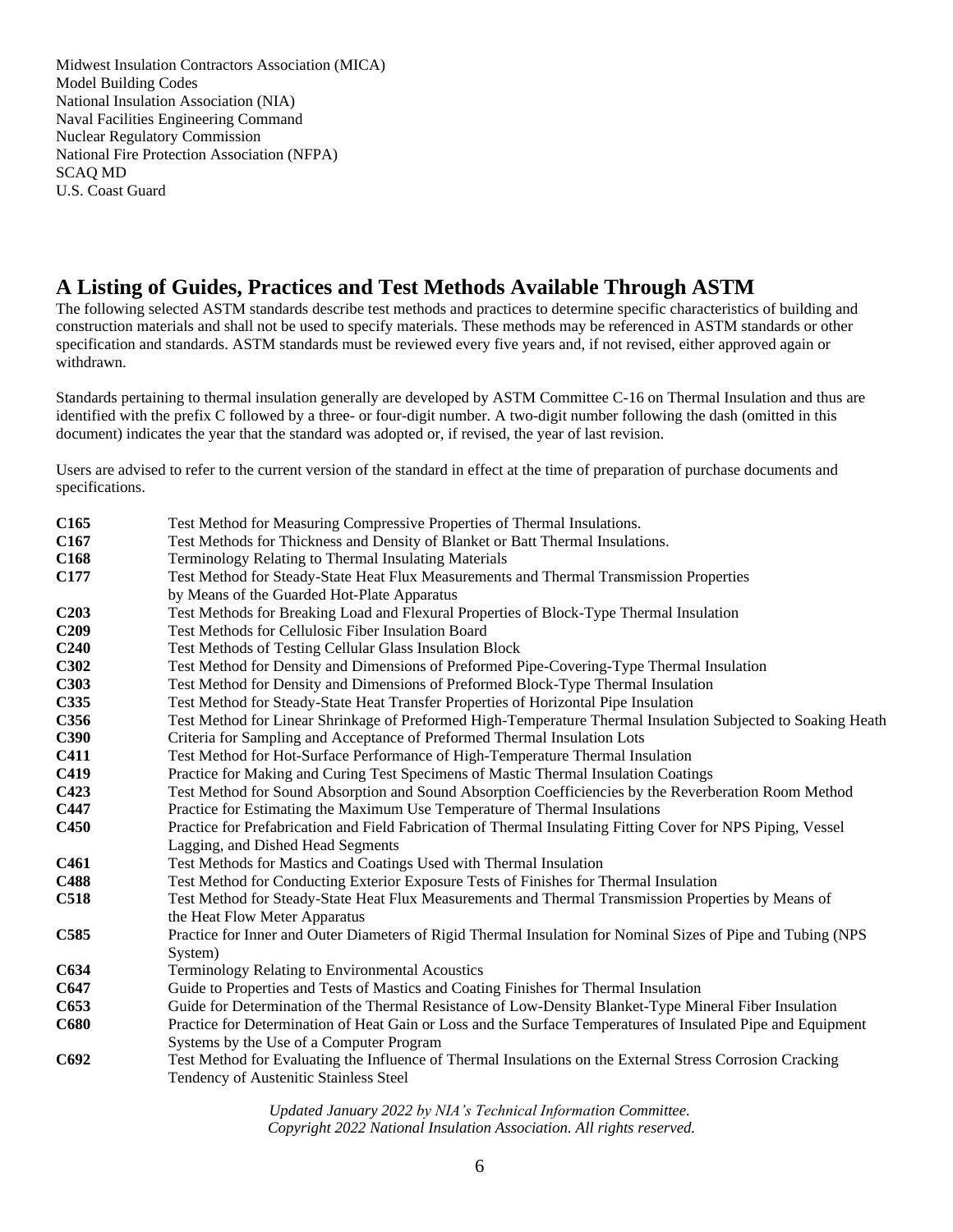| C740        | Practice for Evacuated Reflective Insulation in Cryogenic Service                                                   |
|-------------|---------------------------------------------------------------------------------------------------------------------|
| C755        | Practice for Selection of Vapor Retarders for Thermal Insulation                                                    |
| C795        | Standard Specification for Thermal Insulation for Use in Contact with Austenitic Stainless Steel                    |
| C871        | Test Methods for Chemical Analysis of Thermal Insulation Materials for Leachable Chloride, Fluoride, Silicate,      |
|             | and Sodium Ions                                                                                                     |
| C921        | Practice for Determining the Properties of Jacketing Materials for Thermal Insulation                               |
| C929        | Practice for Handling, Transporting, Shipping, Storage, Receiving, and Application of Thermal Insulation            |
|             | Materials to Be Used Over Austenitic Stainless Steel                                                                |
| <b>C930</b> | Classification of Potential Health and Safety Concerns Associated with Thermal Insulation Materials and Accessories |
| C1045       | Practice for Calculating Thermal Transmission Properties from Steady-State Heat Flux Measurements                   |
| C1058       | Practice for Selecting Temperatures for Evaluating and Reporting Thermal Properties of Thermal Insulation           |
|             | C1101/C1101M Test Methods for Classifying the Flexibility or Rigidity of Mineral Fiber Blanket and Board Insulation |
|             | C1104/C1104M Test Method for Determining the Water Vapor Sorption of Unfaced Mineral Fiber Insulation               |
| C1129       | Standard Practice for Estimation of Heat Savings by Adding Thermal Insulation to Bare Valves and Flanges            |
| C1136       | Flexible, Low Permeance Vapor Retarders for Thermal Insulation                                                      |
| C1139       | Fibrous Glass Thermal Insulation and Sound Absorbing Blanket and Board for Military Applications                    |
| C1199       | Standard Test Method for Measuring the Steady-State Thermal Transmittance of Fenestration Systems Using Hot         |
|             | <b>Box Methods</b>                                                                                                  |
| C1335       | Test Methods for Measuring Non-Fibrous Content of Man-made Rock and Slag Mineral Fiber Insulation                   |
| C1338       | Test Method for Determining Fungi Resistance of Insulation Materials and Facings                                    |
| C1363       | Standard Test Method for the Thermal Performance of Building Assemblies by Means of a Hot Box                       |
| C1617       | Standard Practice for Quantitative Accelerated Laboratory Evaluation of Extraction Solutions Containing Ions        |
|             | Leached from Thermal Insulation on Aqueous Corrosion of Metals                                                      |
| D792        | Test Methods for Density and Specific Gravity Cellular Density of Plastics by Displacement                          |
| D1621       | Test Method for Compressive Properties of Rigid Cellular Plastics                                                   |
| D1622       | Test Method for Apparent Density of Rigid Cellular Plastics                                                         |
| D2126       | Test Method for Response of Rigid Cellular Plastics to Thermal and Humid Aging                                      |
| E84         | Test method for Surface Burning Characteristics of Building Materials                                               |
| <b>E90</b>  | Test Method for Laboratory Measurement of Airborne Sound Transmission Loss of Building Partitions                   |
| E96         | Test Method for Water Vapor Transmission of Materials                                                               |
| E119        | Test Method for Fire Tests of Building Construction and Materials                                                   |
| E136        | Test Method for Behavior of Materials in a Vertical Tube Furnace at 750°C                                           |
| E176        | Terminology Related to Fire Standards                                                                               |
| E477        | Test Method for Measuring Acoustical and Airflow Performance of Duct Liner Materials and Prefabricated Silencers    |
| E814        | Test Method for Fire Tests of Through-Penetration Fire Stops                                                        |
| E2231       | Standard Practice for Specimen Preparation and Mounting of Pipe and Duct Insulation Materials to Assess the         |
|             | <b>Surface Burning Characteristics</b>                                                                              |
| F683        | Practice for Selection and Application of Thermal Insulation for Piping and Machinery                               |

# **ASTM Specifications and Conforming Products from NIA members**

This guide organizes each specification by type (ASTM, federal, or military), number, title, and describes its scope. NIA Associate Members that manufacture products that claim conformance to the referenced specification are listed below each specification.

## **A240/A240M**

## **Heat-Resisting Chromium and Chromium-Nickel Stainless Steel Plate, Sheet, and Strip for Pressure Vessels**

Covers chromium, chromium-nickel, and chromium-manganese-nickel stainless and heat-resisting steel plate, sheet, and strip for pressure vessels.

- Pabco-Childers Metals
- R.P.R. Products, Inc.

## **A653/A653M**

**Steel Sheet, Zinc Coated (Galvanized) or Zinc-Iron Alloy-Coated (Galvannealed) by the Hot-Dip Process**

• R.P.R. Products, Inc.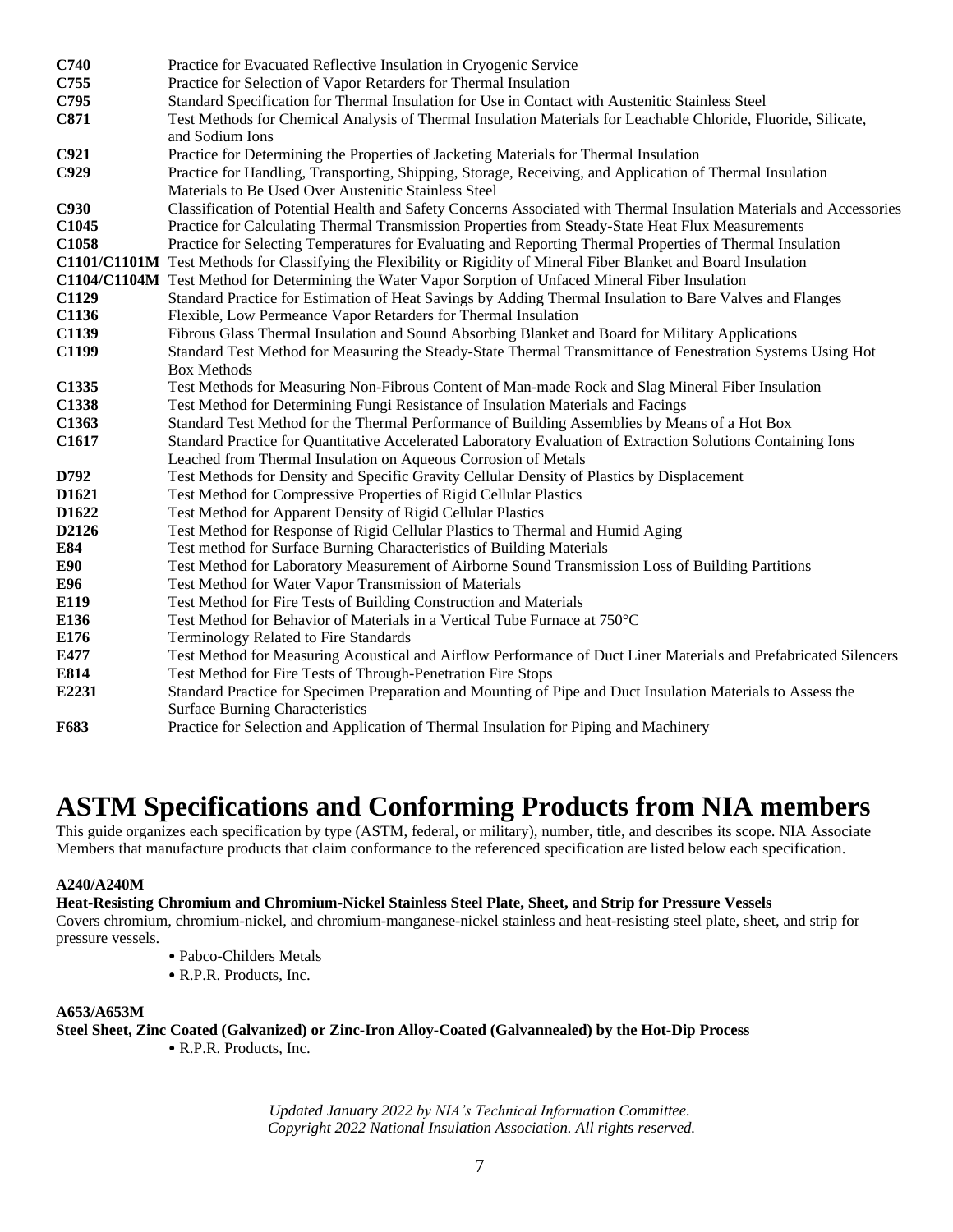### **A792/A792M**

#### **Steel Sheet, 55% Aluminum-Zinc Alloy-Coated by the Hot-Dip Process**

- Pabco-Childers Metals
- R.P.R. Products, Inc.

### **B209**

## **Aluminum and Aluminum-Alloy Sheet and Plate [Metric]**

Covers aluminum and aluminum alloy flat sheet, coiled sheet, and plate.

- Pabco-Childers Metals
- R.P.R. Products, Inc.

#### **C195**

#### **Mineral Fiber Thermal Insulating Cement**

Covers mineral fiber thermal insulating materials in the form of dry cement which, when mixed with a suitable proportion of water, applied as a plastic mass, and dried in place, affords resistance to heat transmission on surfaces operating at temperatures between 100° and 1,600°F. Replaces federal specification Ss-C-160A in part.

#### **C196**

#### **Expanded or Exfoliated Vermiculite Thermal Insulating Cement**

Covers expanded or exfoliated vermiculite thermal insulating material in the form of dry cement or plaster, intended to be mixed with a suitable proportion of water, applied as a plastic mass, and dried in place, for use as insulation on surfaces operating at temperatures between 100° and 1,800°F. The cement shall not be used where it will be exposed to combustion conditions, such as the hot face lining of a furnace. Replaces federal specification SS-C-160A in part.

## **C208**

#### **Cellulosic Fiber Insulation Board**

Covers the principal types, grades, and sizes of insulating board.

Type I—Sound deadening board

Type II—Roof insulation board

Type III—Ceiling tiles and panels

Type IV—Wall sheathing

Type V—Backer board

Type VI—Roof deck

#### **C449/C449M**

## **Mineral Fiber Hydraulic-Setting Thermal Insulating and Finishing Cement**

Covers mineral fiber insulating and finishing cement, shipped in dry mix form, including hydraulic-setting binder, which when mixed with water and applied in accordance with the manufacturer's direction, affords a smooth surface as a final finish for heated surfaces between 100° and 1,200°F. Replaces federal specification SS-C-160A in part.

• Johns Manville

#### **C516**

### **Vermiculite Loose Fill Thermal Insulation**

Covers expanded or exfoliated vermiculite loose fill insulation for use at temperatures ranging from -459° to 1,400°F. Replaces federal specification HH-I-585.

Type I—Untreated

Type II—Surface treated

#### **C533**

#### **Calcium Silicate Block and Pipe Thermal Insulation**

Covers calcium silicate block and pipe thermal insulation for use on surfaces with temperatures between 80 °F and 1700 °F. Replaces federal specification HH-I-523. Maximum density of less than 15 pcf.

Type Ia—Up to 1,200°F Pipe and Block

- Johns Manville
- Rockfibras Do Brazil Ind Com

Type II—Up to 1,700°F

• Johns Manville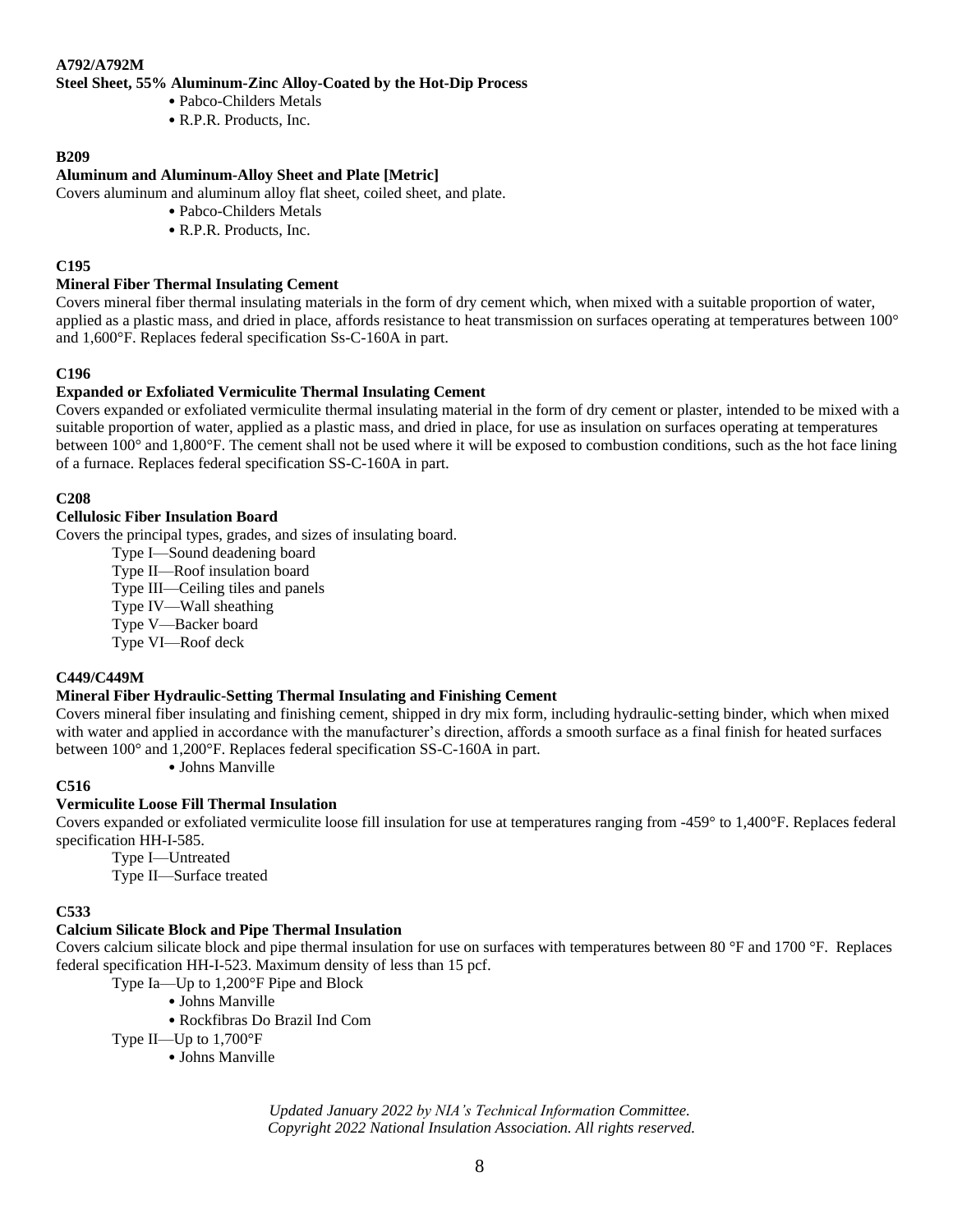## **Preformed Flexible Elastomeric Cellular Thermal Insulation in Sheet and Tubular Form**

Covers preformed flexible elastomeric cellular thermal insulation in sheet and tubular form for use on surfaces operating up to 350°F. Replaces federal specification HH-I-573.

- Type I—Tubular
- Grade 1—Regular
	- Aeroflex USA, Inc.
	- Armacell LLC
	- K-Flex USA
- Grade 2—High Temperature
	- Armacell LLC
- Grade 3—Non-halogen
	- Aeroflex USA, Inc.
	- Armacell LLC
	- K-Flex USA
- Type II—Sheet
- Grade 1—Regular
	- Aeroflex USA, Inc.
	- Armacell LLC
	- K-Flex USA
- Grade 2—High Temperature
	- Armacell LLC
- Grade 3—Non-halogen
	- Aeroflex USA, Inc.
	- Armacell LLC
	- K-Flex USA

## **C547**

## **Mineral Fiber Preformed Pipe Insulation**

Covers mineral fiber preformed pipe insulation for use on surfaces up to 1,200°F. Within each type, there are also different grades available.

Type I—Up to 850°F (molded)

- CertainTeed, LLC
- Johns Manville
- Knauf Insulation
- Manson Insulation
- Owens Corning
- Rockfibras Do Brazil Ind Com
- ROCKWOOL Technical Insulation
- Type II—Up to 1,200°F (molded)
	- Johns Manville
	- Rockfibras Do Brazil Ind Com
	- ROCKWOOL Technical Insulation
- Type III—Up to 1,200°F (V-groove)
	- Johns Manville
	- Rockfibras Do Brazil Ind Com
- Type IV— Up to 1,000°F
	- Johns Manville
	- Knauf Insulation
	- Rockfibras Do Brazil Ind Com
	- ROCKWOOL Technical Insulation
- Type V—Up to 1,400°F
	- Rockfibras Do Brazil Ind Com
	- ROCKWOOL Technical Insulation

**C549**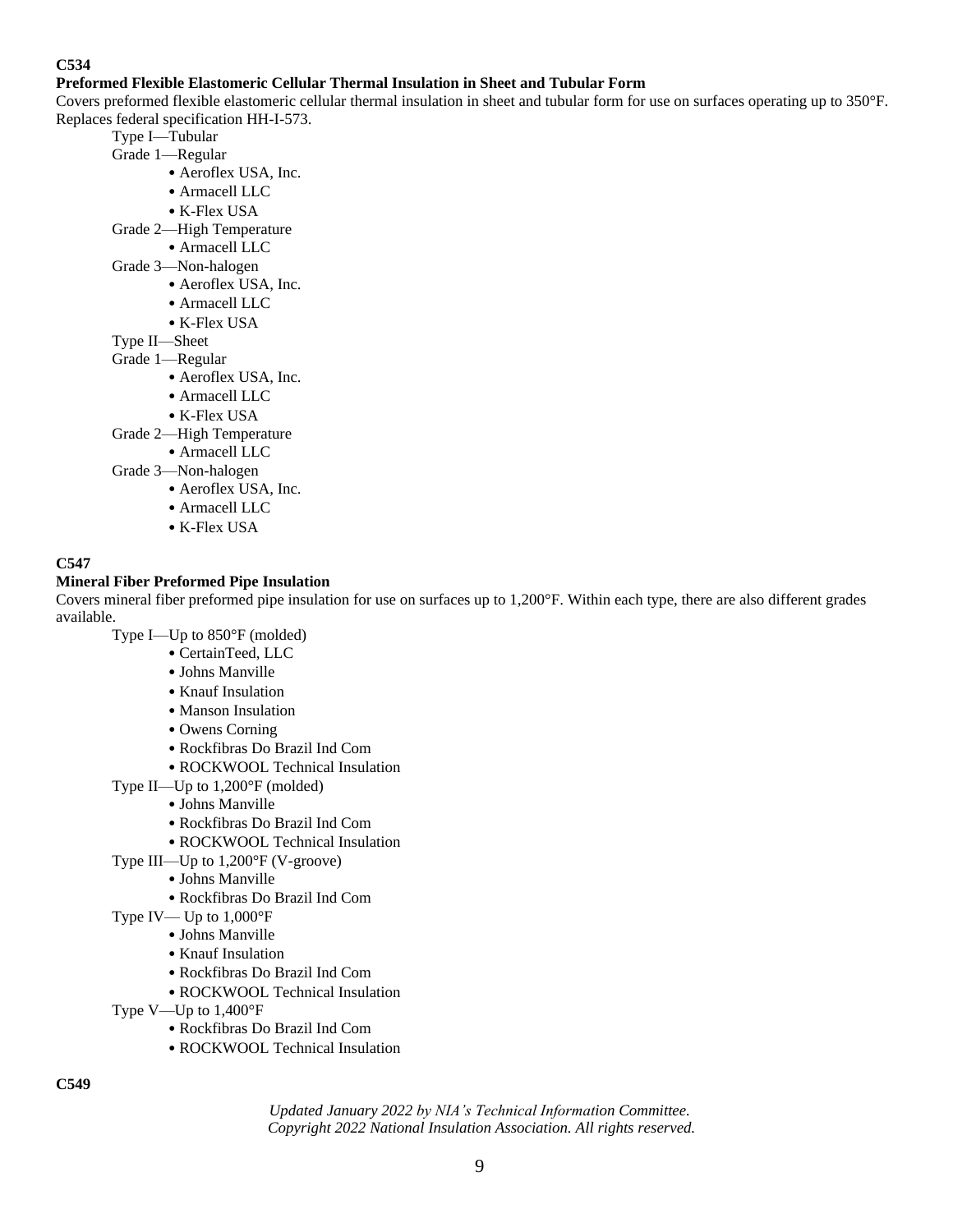#### **Perlite Loose Fill Insulation**

Covers expanded perlite loose fill insulation for use up to 1,400°F. Replaces federal specification HH-I-574.

Type I—Untreated

• Johns Manville

Type II—Surface treated to produce water repellency

Type III—Surface treated to limit dust generated during application

Type IV—Surface treated to produce water repellency and limit dust generated during application.

## **C552**

## **Cellular Glass Thermal Insulation**

Covers cellular glass insulation for use at temperatures up to 800°F. Replaces federal specification HH-I-551.

Type I—Flat Block

• Owens Corning

Type II—Pipe and tubing insulation

• Owens Corning

Type III—Special Shapes

• Owens Corning

Type IV—Board

• Owens Corning

## **C553**

#### **Mineral Fiber Blanket Thermal Insulation for Commercial and Industrial Applications**

Covers mineral fiber blanket intended for use at temperatures up to 1,200°F

- Type I—Maximum use 450°F
	- CertainTeed, LLC
	- Johns Manville
	- Knauf Insulation
	- Manson Insulation
	- Owens Corning
	- Rockfibras Do Brazil Ind Com
	- ROCKWOOL Technical Insulation
- Type II—Maximum use 450°F
	- CertainTeed, LLC
	- Johns Manville
	- Knauf Insulation
	- Manson Insulation
	- Owens Corning
	- Rockfibras Do Brazil Ind Com
	- ROCKWOOL Technical Insulation

Type III—Maximum use 450°F

- CertainTeed, LLC
- Johns Manville
- Knauf Insulation
- Manson Insulation
- Owens Corning
- Rockfibras Do Brazil Ind Com
- ROCKWOOL Technical Insulation

## Type IV—Maximum use 850°F

- Johns Manville
- Knauf Insulation
- Manson Insulation
- Owens Corning
- Rockfibras Do Brazil Ind Com
- ROCKWOOL Technical Insulation
- Type V—Maximum use 1,000°F
	- CertainTeed, LLC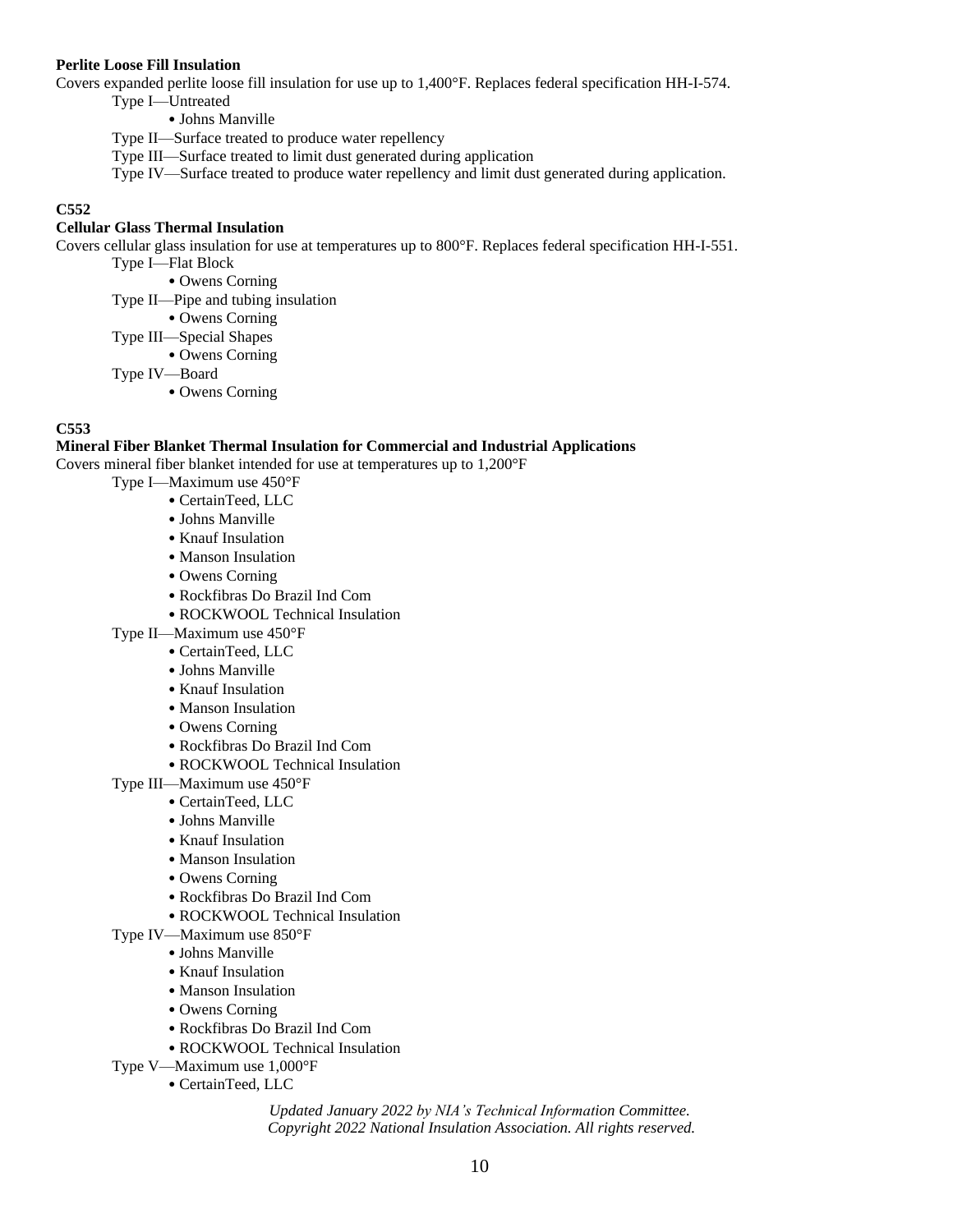- Johns Manville
- Knauf Insulation
- Owens Corning
- Rockfibras Do Brazil Ind Com
- ROCKWOOL Technical Insulation
- Type VI—Maximum use 1,000°F
	- CertainTeed, LLC
	- Johns Manville
	- Knauf Insulation
	- Owens Corning
	- Rockfibras Do Brazil Ind Com
	- ROCKWOOL Technical Insulation
- Type VII—Maximum use 1,200°F
	- Johns Manville
	- Owens Corning
	- Rockfibras Do Brazil Ind Com
	- ROCKWOOL Technical Insulation

## **Rigid, Cellular Polystyrene Thermal Insulation**

Covers cellular polystyrene for use at temperatures up to 165°F. Replace federal specification HH-I-524. Specification covers various types of rigid cellular polystyrenes that are commercially available. See specification for description of each type.

Type I-VII is EPS – Polystyrene for Pipe Insulation

Type IV

• Kingspan, LLC

Type XIII is extruded polystyrene (XPS) billet available at various thicknesses of 7-10 inches

- Johns Manville
- Polyguard Products

Types XII, X, IV, VI, VII, and V are extruded polystyrene (XPS) boards available at various thicknesses up to 4 inches

- Knauf Insulation
- Owens Corning

## **C591**

## **Unfaced Preformed Rigid Cellular Polyisocyanurate Thermal Insulation**

Covers unfaced, preformed rigid cellular polyisocyanurate plastic material intended for use at temperatures up to 300°F. Replaces federal specification HH-I-530.

- Type I—Minimum compressive resistance of 16 psi.
	- Kingspan, LLC
	- Johns Manville
- Type II—Minimum compressive resistance of 35 psi.
	- Duna-USA
	- Kingspan, LLC
	- Johns Manville
- Type III—Minimum compressive resistance of 45 psi.
	- Duna-USA
		- Kingspan, LLC
		- Johns Manville
- Type IV—Minimum compressive resistance of 21 psi
	- Duna-USA
		- Kingspan, LLC
	- Johns Manville
- Type V—Minimum compressive resistance of 80 psi.
	- Kingspan, LLC
	- Johns Manville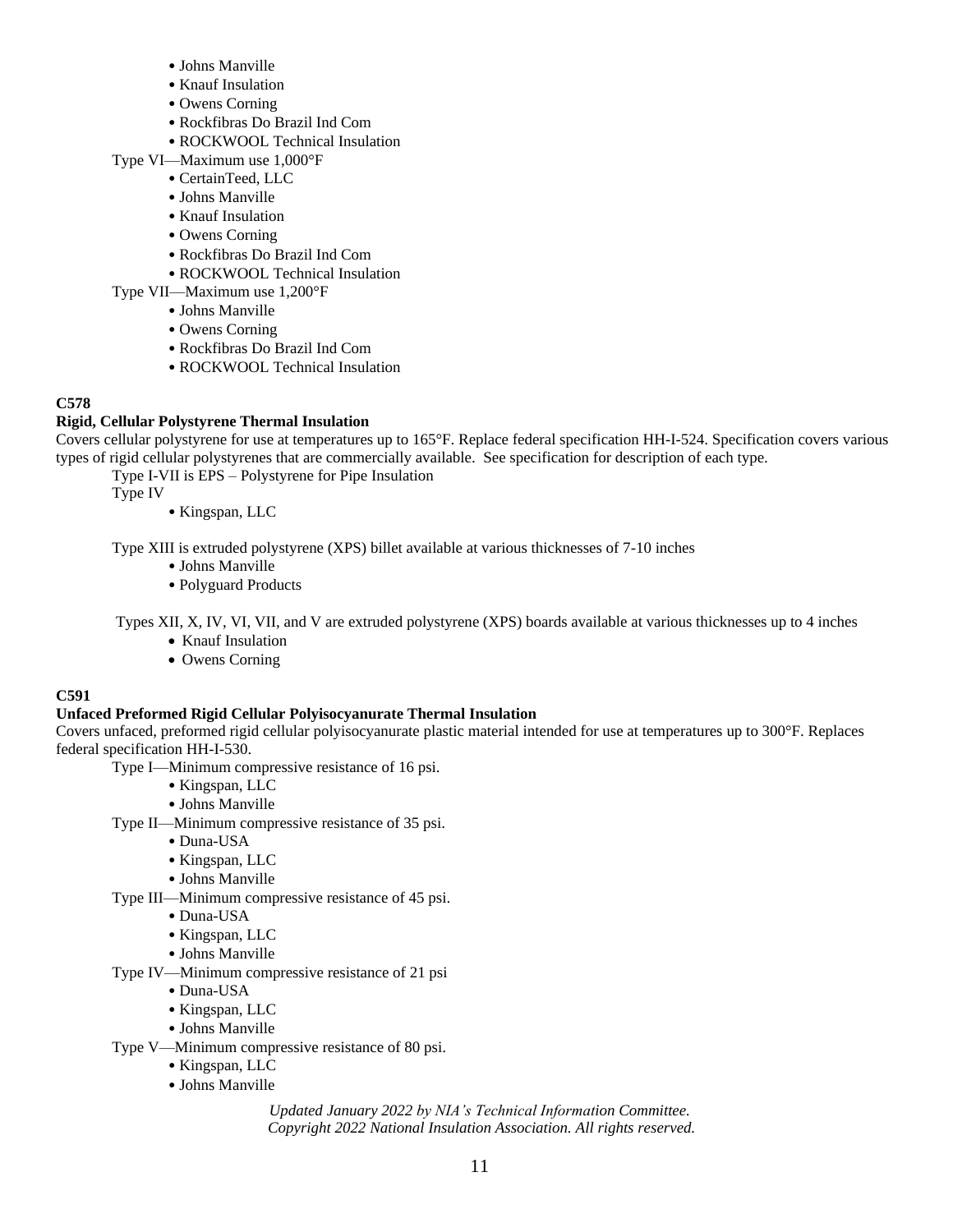Type VI—Minimum compressive resistance of 125 psi.

- Kingspan, LLC
- Johns Manville

## **C592**

## **Mineral Fiber Blanket Insulation and Blanket-Type Pipe Insulation (Metal-Mesh Covered) (Industrial Type)**

Covers metal-mesh covered mineral fiber blanket and blanket-type insulation for use at temperatures up to 1,200°F. Type I—Maximum use 850°F

- GLT Products
- Johns Manville
- Owens Corning
- Rockfibras Do Brazil Ind Com
- ROCKWOOL Technical Insulation
- Type II—Maximum use 1,200°F
	- GLT Products
	- Johns Manville
	- Owens Corning
	- Rockfibras Do Brazil Ind Com
	- ROCKWOOL Technical Insulation
- Type III—Maximum use 1200°F
	- GLT Products
	- Johns Manville
	- Owens Corning
	- Rockfibras Do Brazil Ind Com
	- ROCKWOOL Technical Insulation

## **C610**

## **Molded expanded Perlite Block and Pipe Thermal Insulation**

Covers expanded perlite block and pipe insulation for use at temperatures up to 1,200°F.

• Johns Manville

## **C612**

## **Mineral Fiber Block and Board Thermal Insulation**

Covers mineral fiber board insulation for use at temperatures up to 1,800°F.

- Type IA, IB—Maximum use 450°F
	- CertainTeed, LLC
		- Johns Manville
		- Knauf Insulation
		- Manson Insulation
		- Owens Corning
		- Rockfibras Do Brazil Ind Com
		- ROCKWOOL Technical Insulation
- Type II—Maximum use 850°F
	- CertainTeed, LLC
		- Johns Manville
		- Knauf Insulation
		- Owens Corning
		- Rockfibras Do Brazil Ind Com
		- ROCKWOOL Technical Insulation
- Type III—Maximum use 1,000°F
	- Knauf Insulation
		- Johns Manville
		- Owens Corning
		- Rockfibras Do Brazil Ind Com
	- ROCKWOOL Technical Insulation
- Type IV A, IV B—Maximum use 1,200°F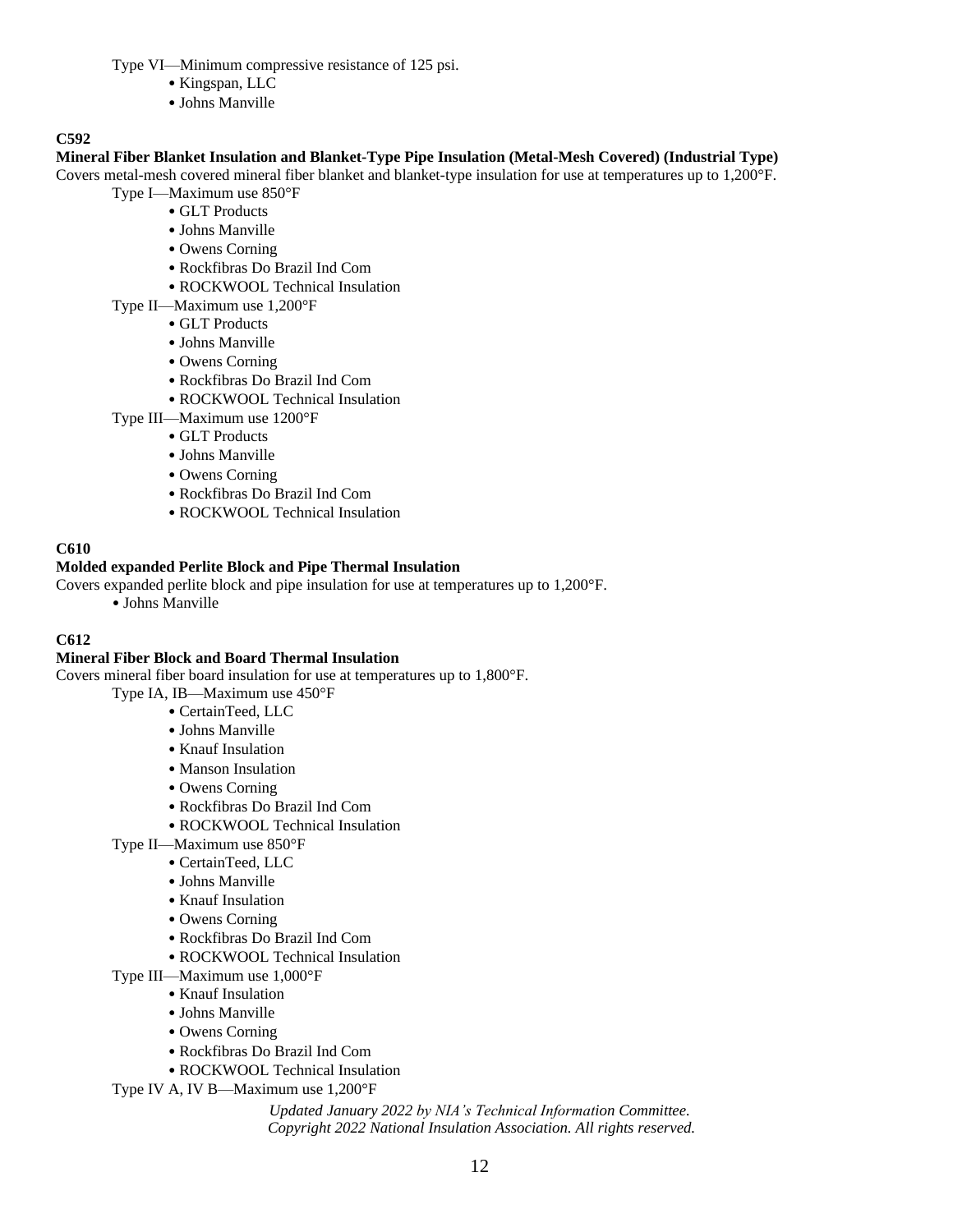- Johns Manville
- Owens Corning
- Rockfibras Do Brazil Ind Com
- ROCKWOOL Technical Insulation
- Type V—Maximum use 1,800°F
	- Owens Corning

## **Structural Insulating Board, Calcium Silicate**

Covers structural insulating board for use in general insulation, fire-resistive, and marine-bulkhead applications at temperatures up to 1,700°F.

Type I—For use up to 1,400°F Type II—For use up to 1,700°F Grade 1—Typical density 36 lb./ft<sup>3</sup> Grade 2—Typical density 46 lb/ft<sup>3</sup> Grade 3—Typical density 60 lb./ft<sup>3</sup> Grade 4—Typical density 14 lb./ft<sup>3</sup> • Johns Manville Grade 5—Typical density 18 lb./ft<sup>3</sup> • Johns Manville Grade 6—Typical density 28 lb./ft<sup>3</sup> • Johns Manville • Promat Grade 7—Typical density 40 lb./ft<sup>3</sup> • Johns Manville Grade 8—Typical density 60 lb./ft<sup>3</sup> • Johns Manville

## **C665**

## **Mineral Fiber Blanket Thermal Insulation for Light Frame Construction and Manufactured Housing**

Covers mineral fiber blanket insulation used to thermally or acoustically insulate ceilings, floors, and walls in light frame construction and manufactured housing. Replaces federal specification HH-I-521.

Type I—Blankets without membrane coverings

- CertainTeed, LLC
- Johns Manville
- Knauf Insulation
- Manson Insulation
- Owens Corning
- Rockfibras Do Brazil Ind Com
- ROCKWOOL Technical Insulation
- Type II—Blankets with a nonreflective vapor-retarder membrane covering one principal face
	- CertainTeed, LLC
	- Johns Manville
	- Knauf Insulation
	- Manson Insulation
	- Owens Corning
	- Rockfibras Do Brazil Ind Com
- Type III—Blankets with a reflective vapor-retarder covering on principal face
	- CertainTeed, LLC
	- Johns Manville
	- Knauf Insulation
	- Manson Insulation
	- Owens Corning
	- Rockfibras Do Brazil Ind Com

**C667**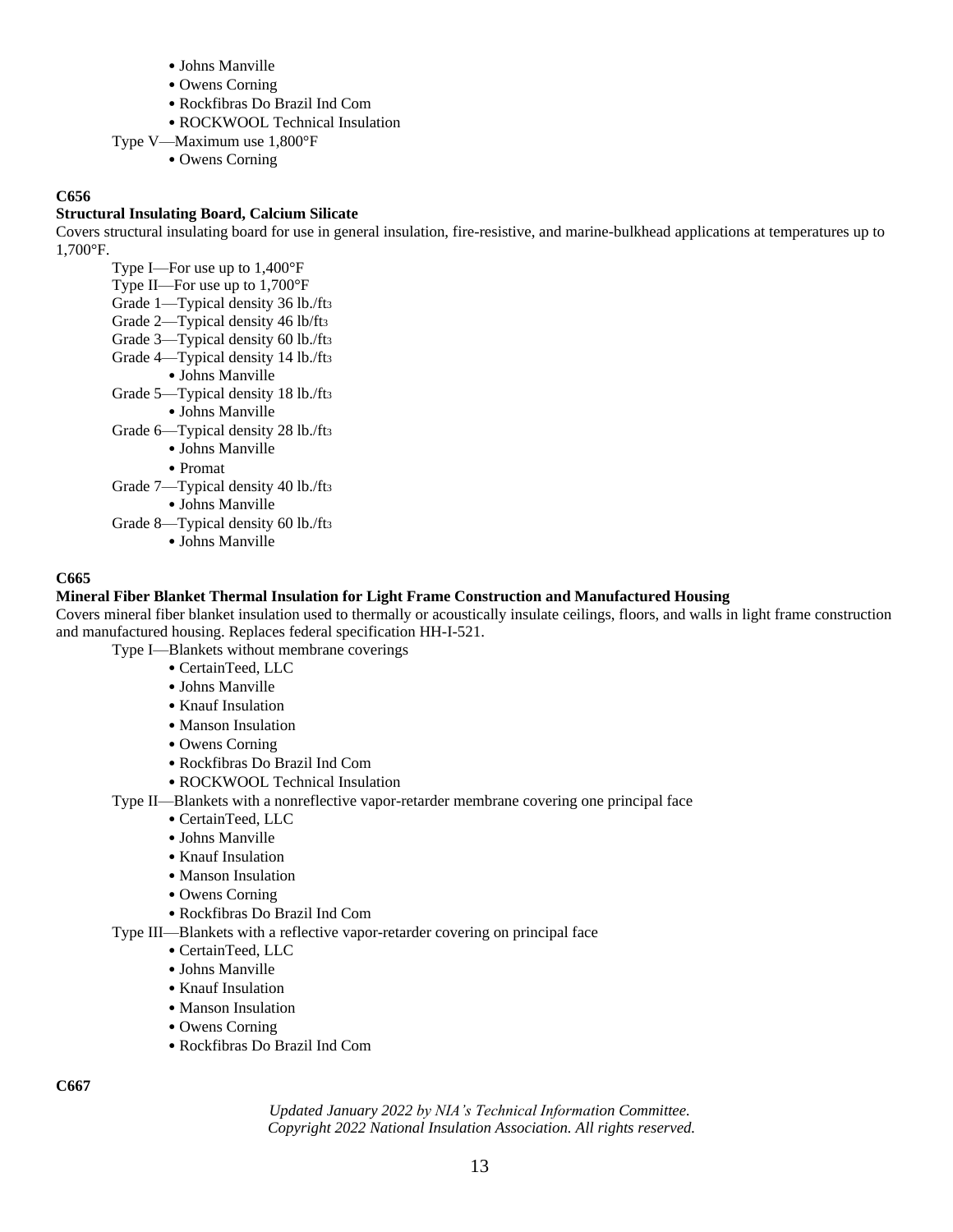## **Prefabricated Reflective Insulation Systems for Equipment and Pipe Operating at Temperatures Above Ambient Air**

Covers metal prefabricated, reflective insulation systems for equipment and piping operating at temperatures above ambient in air.

## **C726**

## **Mineral Wool Roof Insulation Board**

Covers mineral wool insulation board used principally above structural roof decks as a base for built-up roofing. Replaces federal specification HH-I-526.

- Johns Manville
- Rockfibras Do Brazil Ind Com
- ROCKWOOL Technical Insulation

## **C728**

### **Perlite Thermal Insulation Board**

Covers perlite thermal insulation board used principally above structural roof decks and as a base for built up, modified, and elastomeric membrane roofing. Replaces federal specification HH-I-529.

• Johns Manville

## **C764**

## **Mineral Fiber Loose-Fill Thermal Insulation**

Covers nodulated mineral fiber thermal insulation for use in attics or enclosed spaces in housing and other framed buildings. Replaces federal specification HH-I-1030.

Type I—Pneumatic application

- CertainTeed, LLC
- Johns Manville
- Knauf Insulation
- Owens Corning
- Rockfibras Do Brazil Ind Com
- Type II—Poured application
	- Rockfibras Do Brazil Ind Com
	- Owens Corning

## **C800**

## **Glass Fiber Blanket Insulation (Aircraft Type)**

Covers glass fiber blanket thermal and acoustical insulation for use up to 700°F in aircraft applications. Replaces MIL-B-59248.

- Type I—For use to 450°F
	- Johns Manville
- Type II—For use to 700°F
	- Johns Manville

## **C892**

## **High-Temperature Fiber Blanket Thermal Insulation**

Covers high-temperature fiber blanket thermal insulation for use at temperatures from 1,350°F up to 3,000°F.

- Type I—Maximum temperature use 1,350°F
	- Morgan Advanced Materials Thermal Ceramics

### Type II—Maximum temperature use 1,600°F

- $\bullet$  3M
- Owens Corning
- Morgan Advanced Materials Thermal Ceramics
- Unifrax Corp.
- Type III—Maximum temperature use 2,400°F
	- 3M
	- Morgan Advanced Materials Thermal Ceramics
	- Unifrax Corp.
- Type IV—Maximum temperature use 2,600°F
	- 3M
	- Morgan Advanced Materials Thermal Ceramics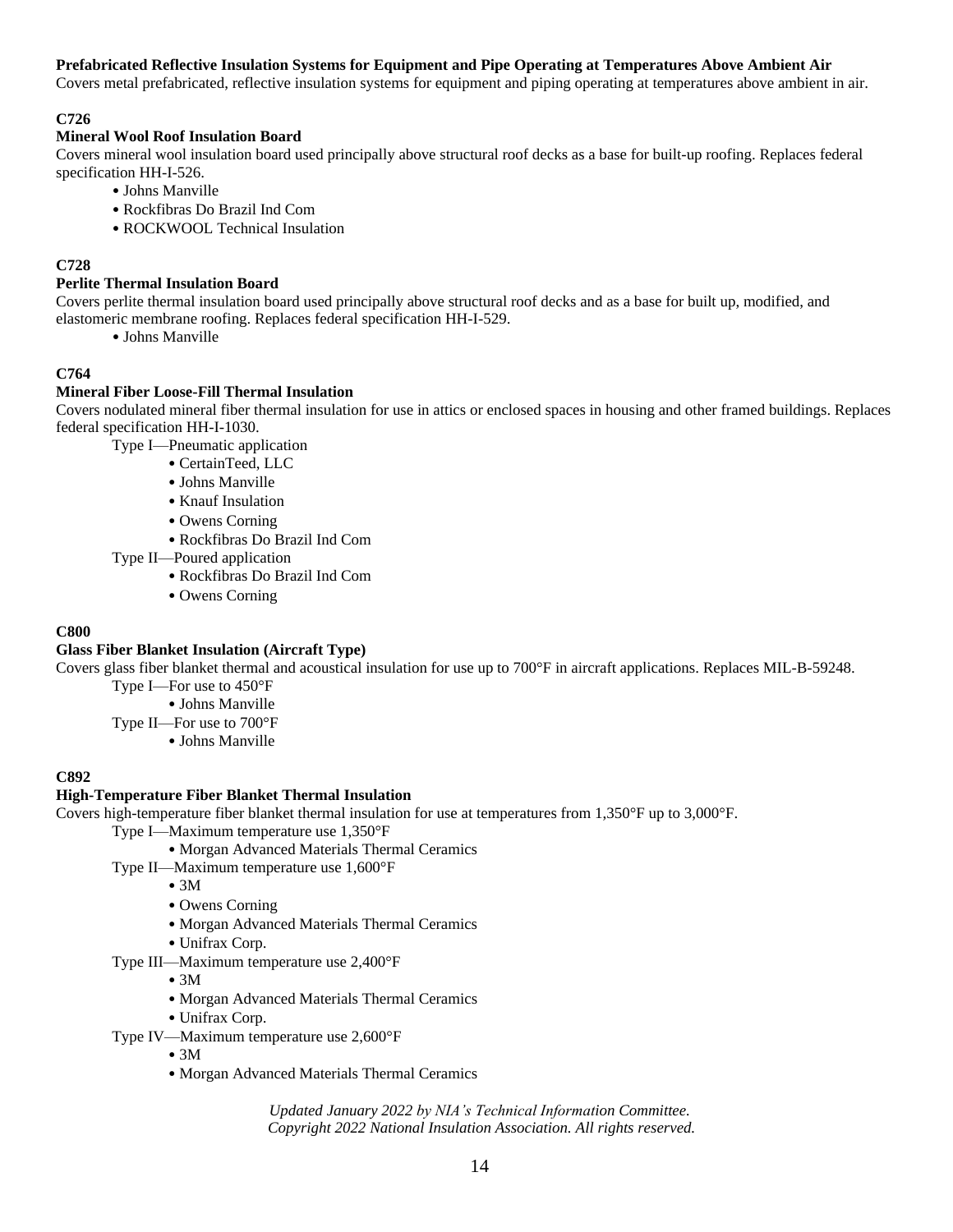• Unifrax Corp.

- Type V—Maximum temperature use 3,000°F
	- $\bullet$  3M
	- Morgan Advanced Materials Thermal Ceramics
	- Unifrax Corp.

### **C916**

#### **Adhesives for Duct Thermal Insulation**

Establishes minimum material requirements for adhesives to bond thermal insulation duct liner on the interior surfaces of sheet metal air conditioning ducts.

- Type I—Nonflammable in the liquid (wet) state and will pass edge-burning test
	- Foster Products (HB Fuller Construction Products)
	- Pabco-Childers Metals
- Type II—Nonflammable in the liquid (wet) state and will not pass edge-burning test
	- Foster Products (HB Fuller Construction Products)
	- Pabco-Childers Metals

#### Type III—Flammable in the liquid (wet) state and will pass edge-burning test

- Type IV—Flammable in the liquid (wet) state and will not pass edge-burning test
	- Foster Products (HB Fuller Construction Products)
	- Pabco-Childers Metals

#### **C991**

#### **Flexible Glass Fiber Insulation for Pre-Engineered Metal Buildings**

Covers flexible glass fiber insulation for use as interior surface of walls and roofs of manufactured metal buildings.

- Type I—Without vapor-retarder facing
	- CertainTeed, LLC
	- Johns Manville
	- Knauf Insulation
	- Manson Insulation
	- Owens Corning
	- Rockfibras Do Brazil Ind Com
- Type II—With vapor-retarder facing
	- Johns Manville
	- Rockfibras Do Brazil Ind Com

#### **C1014**

#### **Spray-Applied Mineral Fiber Thermal and Sound Absorbing Insulation**

Covers spray-applied mineral fiber thermal or acoustical insulation.

• Owens Corning

#### **C1029**

#### **Spray-Applied Rigid Cellular Polyurethane Thermal Insulation**

Covers spray-applied rigid cellular polyurethane for use as thermal insulation at temperatures between -22° and 225°F.

Type I—Minimum compressive resistance 15 psi

Type II—Minimum compressive resistance 25 psi

Type III—Minimum compressive resistance 40 psi

Type IV—Minimum compressive resistance 60 psi

#### **C1071**

#### **Thermal and Acoustical Insulation (Glass Fiber, Duct Lining Material)**

Covers fibrous glass insulation used as a thermal and acoustical liner for interior surfaces of ducts, plenums, and other air handling equipment. Replaces federal specification HH-I-545.

Type I—Flat, in rolls

- CertainTeed, LLC
- Johns Manville
- Knauf Insulation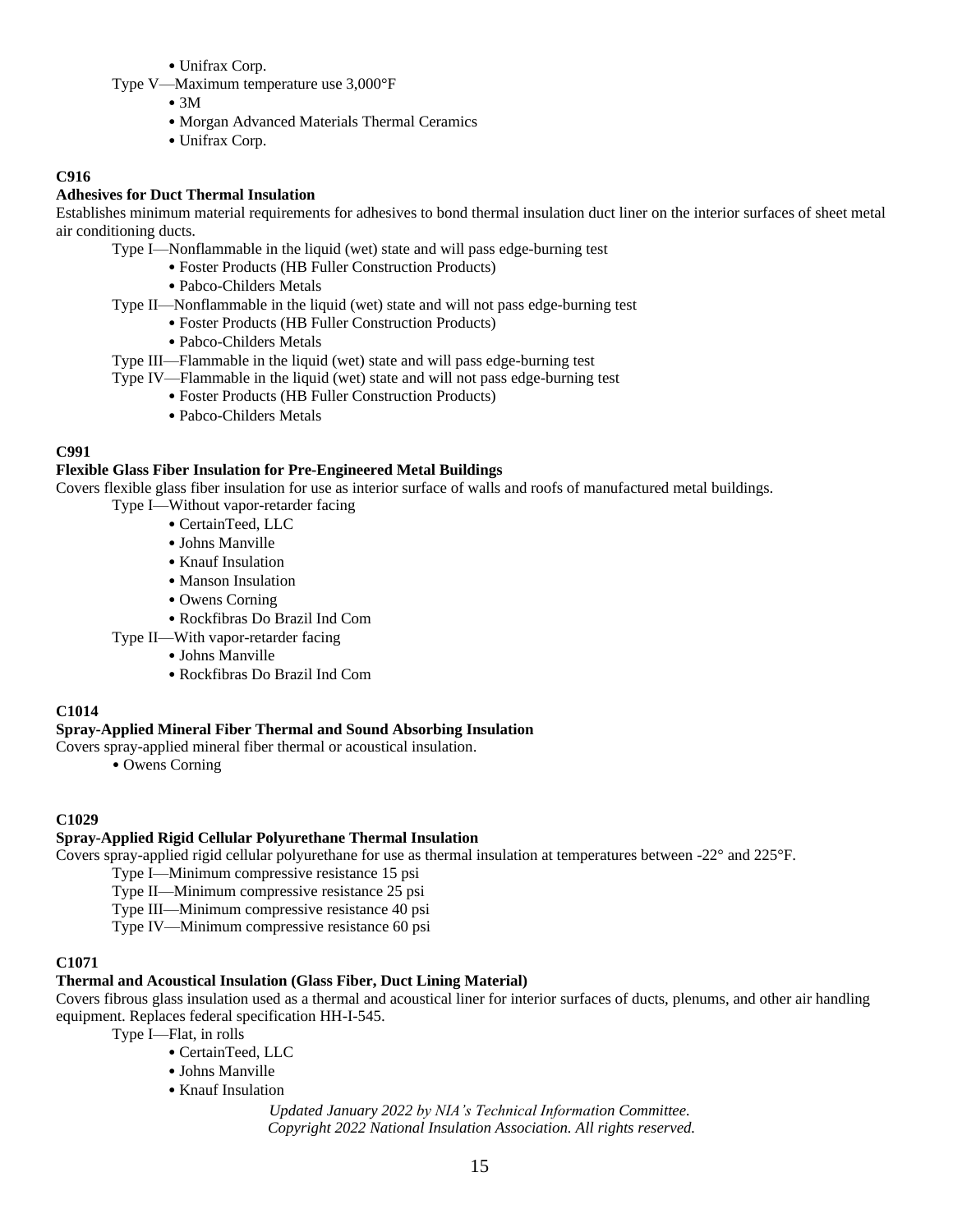- Manson Insulation
- Owens Corning
- Type II—Flat, in sheet form
	- CertainTeed, LLC
	- Johns Manville
	- Knauf Insulation
	- Manson Insulation
	- Owens Corning

## **Glass Fiber Felt Thermal Insulation**

Covers glass fiber unsupported needled felt binder-free insulation used for thermal insulation of machinery and equipment at temperatures up to 1,200°F.

- Integrated Marketing Group
	- Lewco Specialty Products, Inc.

## **C1126**

## **Faced or Unfaced Rigid Cellular Phenolic Thermal Insulation**

Covers faced or unfaced rigid cellular phenolic thermal insulation, in either board or tubular form, for use at temperatures between -40°F and 257°F.

- Type I—For use as roof insulation board
- Type II—For use as sheathing or rigid panel for non-load bearing applications
	- Johns Manville
	- Polyguard Products
- Type III—For use as pipe insulation
	- Johns Manville
	- Polyguard Products

## **C1136 Flexible, Low Permeance Vapor Retarders for Thermal Insulation**

Covers vapor retarders for thermal insulation, specifically flexible materials with permeance of 0.10 perm or lower and surface burning characteristics of 25 flame spread/50 smoke or lower, for use indoors between temperatures of -20°F and 150°F. For use indoors or outdoors with weather protection. Replaces federal specification HH-B-100.

Type I (0.02 perm max, high strength)

- Lamtec Corp.
- Johns Manville

Type II (0.02 perm max, moderate strength)

- Lamtec Corp.
- Johns Manville

Type II (0.10 perm max, high strength)

- Lamtec Corp.
- Johns Manville

Type IV (0.10 perm max, moderate strength)

- Lamtec Corp.
- Johns Manville

Type VII (0.01 perm max, high strength) Type VIII (0.02 perm max, moderate strength) Type IX (0.00 perm max)

• K-Flex USA

- Kingspan, LLC
- Owens Corning
- Polyguard Products
- $\cdot$  3M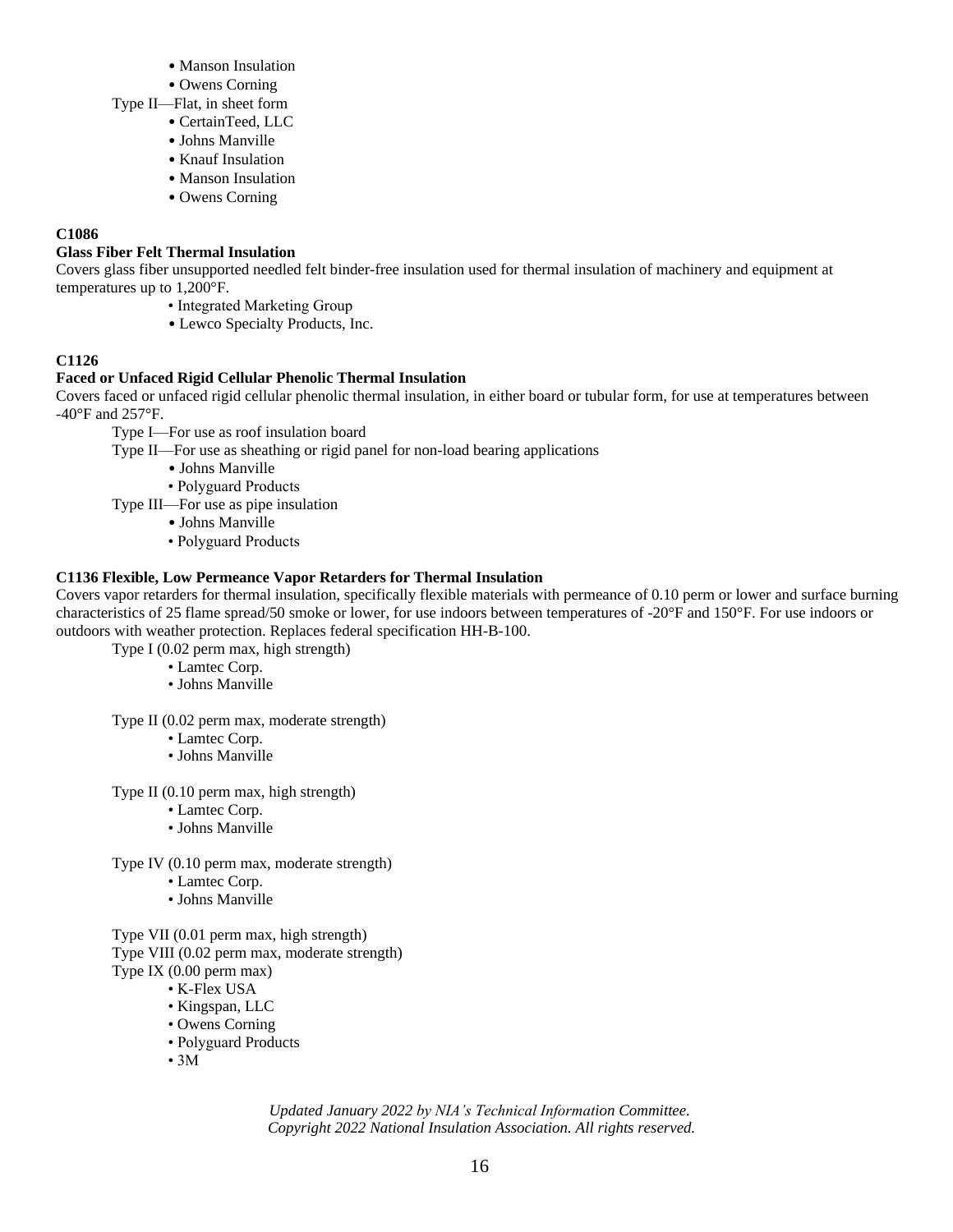## **Fibrous Glass Thermal Insulation and Sound Absorbing Blanket and Board for Military Applications**

Covers unfaced flexible fibrous glass blanket and faced board used as thermal and sound absorbing insulation at temperatures up to 450°F for military applications as a replacement for MIL-I-22023D.

Type I—Unfaced thermal blanket

- CertainTeed, LLC
- Johns Manville
- Knauf Insulation
- Manson Insulation
- Owens Corning

## Type II—Unfaced sound absorbing blanket

- CertainTeed, LLC
- Johns Manville
- Knauf Insulation
- Manson Insulation
- Owens Corning
- Type III—Faced, thermal and sound absorbing board
	- CertainTeed, LLC
	- Johns Manville
	- Knauf Insulation

#### **C1289**

## **Faced Rigid Cellular Polyisocyanurate Thermal Insulation**

Covers various types (I through VI) faced boards. Replaces ASTM C1013-94. See specifications for a more detailed description. The service temperature ranges from -40 $\mathrm{P}F$  to +200 $\mathrm{P}F$ .

• Johns Manville

### **C1290**

#### **Flexible Fibrous Glass Blanket Insulation Used to Externally Insulate HVAC Ducts**

- CertainTeed, LLC
- Johns Manville
- Knauf Insulation
- Manson Insulation
- Owens Corning

#### **C1393**

#### **Specification for Perpendicularly Oriented Mineral Fiber Roll and Sheet Thermal Insulation for Pipes and Tanks**

- CertainTeed, LLC
- Knauf Insulation
- Johns Manville
- Owens Corning
- Rockfibras Do Brazil Ind Com

#### **C1410**

#### **Specification for Melamine Thermal and Sound-Absorbing Insulation**

## **C1427**

#### **Specification for Flexible Cellular Polyolefin Thermal Insulation in Sheet and Tubular form**

- Aeroflex USA, Inc.
- Armacell, LLC
- K-FLEX USA

## **C1482**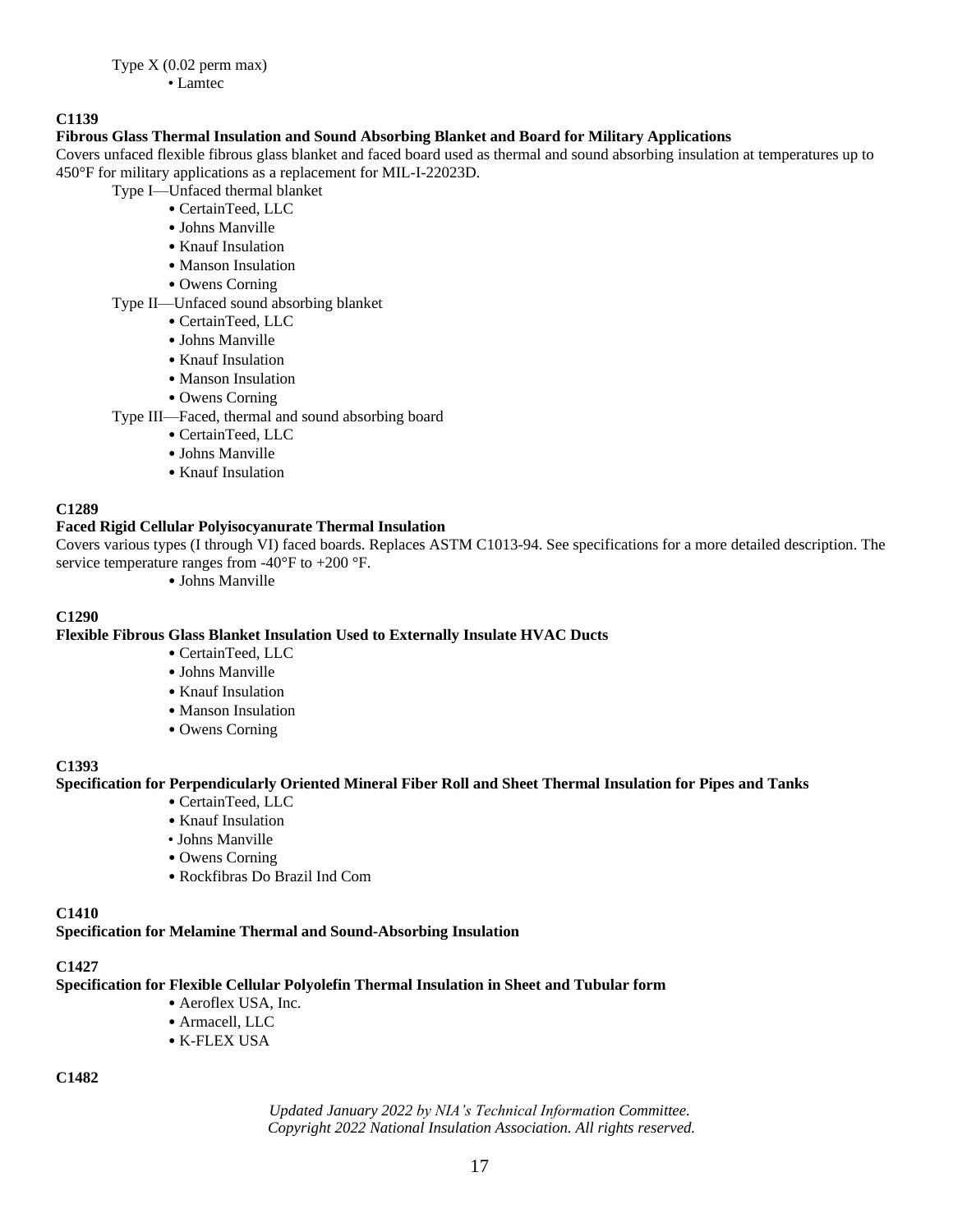**Standard Specification for Polyimide Flexible Cellular Thermal and Sound Absorbing Insulation.**

#### **C1534**

**Specification for Flexible Polymeric Foam Sheet Insulation Used as a Thermal and Sound Absorbing Liner for Duct**

Type I—Closed-Cell Flexible Foam

- Aeroflex USA, Inc.
- Armacell, LLC
- K-FLEX USA
- T-Fit

Type II—Open-Cell Flexible Foam

## **C1594**

**Standard Specification for Polyimide Rigid Cellular Thermal Insulation**

## **C1676**

#### **Standard Specification for Microporous Thermal Insulation**

- Non-Hydrophobic, Type II, Grade 2A
	- Morgan Advanced Materials Thermal Ceramics
	- Promat

Hydrophobic, Type II, Grade 2B

- Johns Manville
- Morgan Advanced Materials Thermal Ceramics
- Promat

**C1695**

**Standard Specification for Fabrication of Flexible Removable and Reusable Blanket Insulation for Hot Service**

#### **C1696**

**Standard Guide for Industrial Thermal Insulation Systems**

## **C1710**

**Standard Guide for Installation of Flexible Closed Cell Preformed Insulation in Tube and Sheet Form**

## **C1728**

**Standard Specification for Flexible Aerogel Insulation**

Type I, Grade 1B • Aspen Aerogels Type III, Grade 1A • Aspen Aerogels • Armacell Type III, Grade 1 B Type IV, Grade 1 A • Armacell

#### **C1729**

#### **Standard Specification for Aluminum Jacketing for Insulation**

- Pabco-Childers Metals
- RPR Products, Inc.

#### **C1763** Standard Test Method for Water Absorption by Immersion of Thermal Insulation Materials

## **C1767**

**Standard Specification for Stainless Steel Jacketing for Use over Thermal Insulation**

• Pabco-Childers Metals

#### **C1775 Standard Specification for Laminate Protective Jacket and Tape for Use over Thermal Insulation for Outdoor Applications**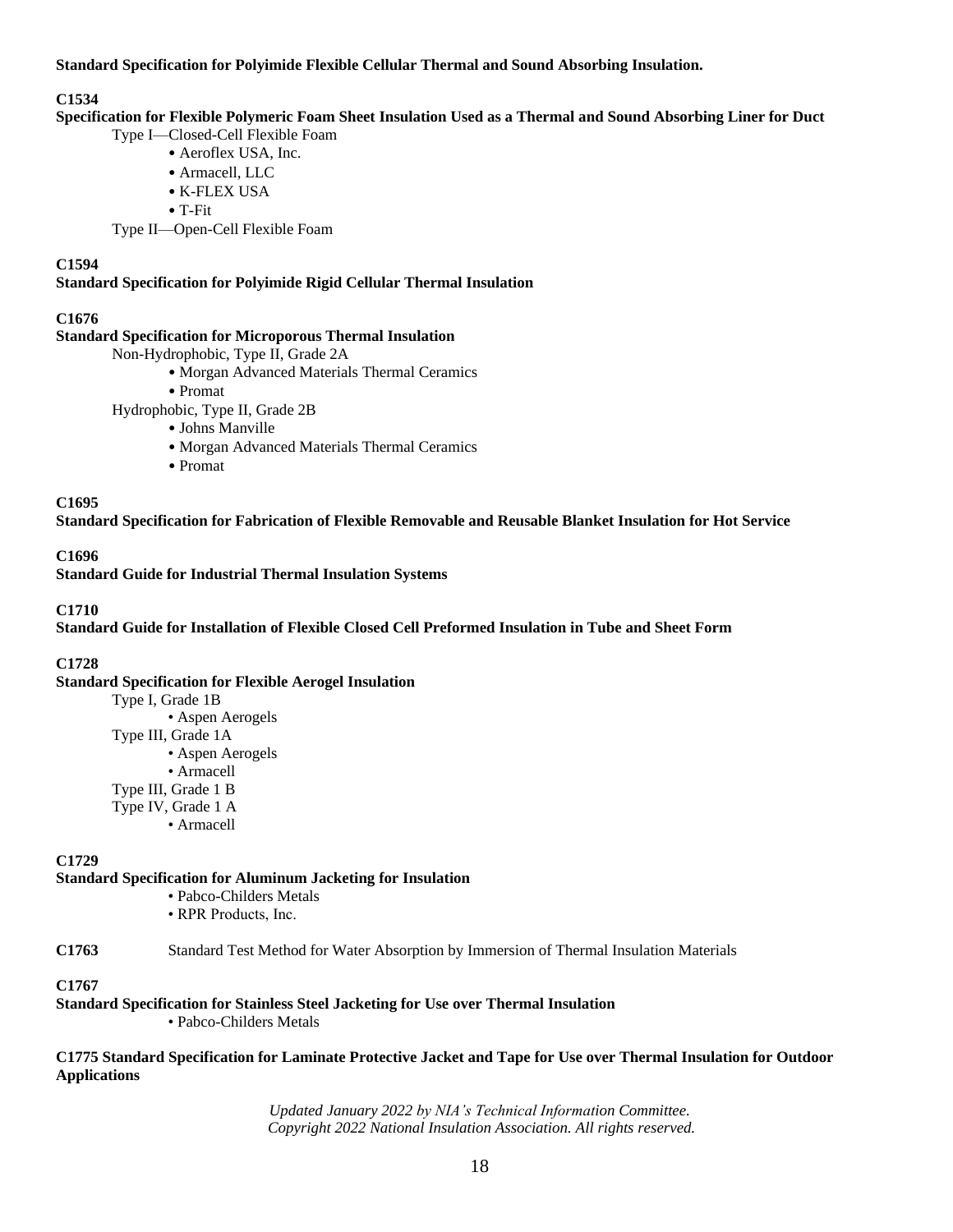Type I

- Ideal Tape
- 3M
- Type II
	- 3M
		- Foster Products (HB Fuller Construction Products)
- Type III
	- Foster Products (HB Fuller Construction Products)
	- Ideal Tape

## **D1784**

## **Rigid Poly (Vinyl Chloride) (PVC) Compounds and Chlorinated Poly (Vinyl Chloride) (CPVC) Compounds**

Covers rigid PVC and CPVC compounds intended for general purpose use in extruded or molded form, including piping applications involving special chemical and acid resistance or heat resistance, composed of poly (vinyl chloride), chlorinated poly (vinyl chloride), or vinyl chloride copolymers containing at least 80 percent vinyl chloride, and the necessary compounding requirements.

- Johns Manville
- Proto Corp.
- Speedline Corp.
- **C1879** Standard Practice for Installation of Aluminum and Stainless Steel Jacketing over Thermal Insulation on Pipe and Rigid Tubing

## **C1902**

## **Standard Specification for Cellular Glass Insulation Used in Building and Roof Applications**

- Type I—minimum R-3.6 per inch thermal resistance at 75°F mean temperature, minimum compressive strength 50 psi. • Owens Corning
- Type II—minimum R-3.1 per inch thermal resistance at 75°F mean temperature, minimum compressive strength 55 psi. • Owens Corning
- Type III—minimum R-2.9 per inch thermal resistance at 75°F mean temperature, minimum compressive strength 100 psi. • Owens Corning
- Type IV—minimum R-2.6 per inch thermal resistance at 75°F mean temperature, minimum compressive strength 160 psi. • Owens Corning
- Type V—minimum R-2.3 per inch thermal resistance at 75°F mean temperature, minimum compressive strength 240 psi. • Owens Corning

## **C1916**

#### **Standard Specification for Flexible Protective Jackets Made of Modified Asphalt/Butyl Rubber for Use over Thermal Insulation**

Type I, Grade 1, Class A

- Foster Products (HB Fuller Construction Products)
- Owens Corning
- Polyguard Products
- Type I, Grade 1, Class B
- Type, I, Grade 2, Class A
- Type 1, Grade 3, Class A
- Polyguard Products
- Type 1, Grade 3, Class B
	- Owens Corning
- Type 1, Grade 3, Class C
- Type 1, Grade 4, Class A
	- Owens Corning
- Type 1, Grade 4, Class C
	- Foster Products (HB Fuller Construction Products)
		- Owens Corning
		- Polyguard Products

Type II, Grade 1, Class B

• Owens Corning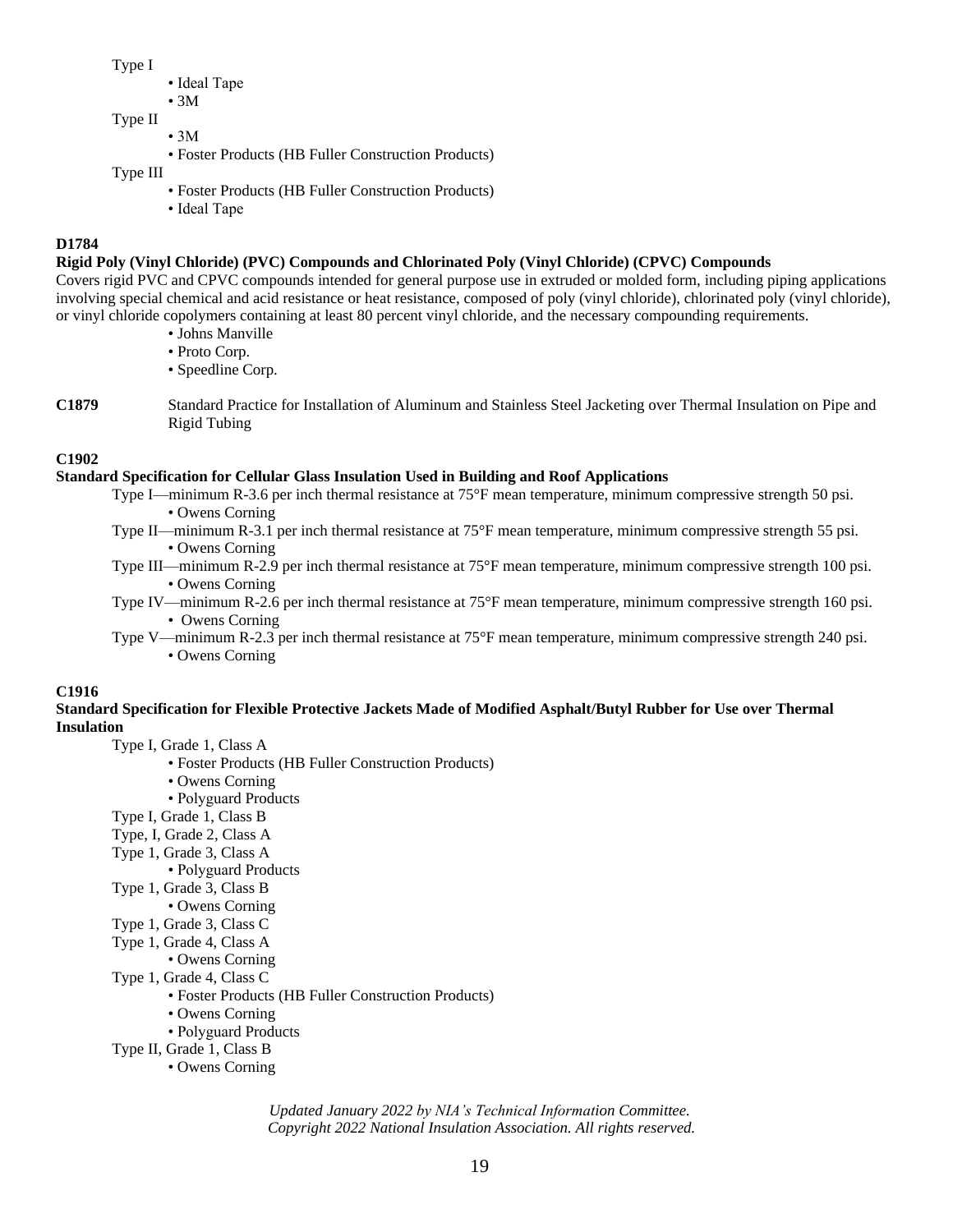# **Federal Specifications**

Federal Law (Public Law 132) has mandated that Federal and Military Specifications shall be replaced with consensus or performance standards available in the public domain. To comply with this federal law, some of the following Federal or Military Specifications either have been made obsolete or soon will be obsolete. These obsolete specifications are included for reference only, and the new appropriate specifications are indicated.

## **MIL-S-24149C**

Studs, Welding, and Arc Shields (Ferrules)

Covers studs for welding with stud welding equipment and arc shields (ferrules) for shielding studs where applicable.

• Midwest Fasteners, Inc.

## **MIL-T-23397B**

Tapes, Pressure Sensitive Adhesive for Masking During Paint Stripping Operations. Covers tapes for masking during paint stripping operations.

Type I—Three-hour protection

• Ideal Tape Co.

Type II—72-hour protection

#### **MIL-W-23680E**

Stud Welding Systems, DC, Integral Power Source and Control Unit, Electric Arc and Capacitor Discharge Covers portable electric arc and capacitor discharge stud welding systems consisting of an integral direct current (DC) power source, timer controls, stud gun(s), and cables.

• Midwest Fasteners, Inc.

#### **MIL-W-80110C**

Stud Welding Units, Independent DC Power Source with Separate Control Unit, Electric Arc Covers independent, direct current (DC) welding power sources and separate control units designed for electric arc stud welding with equipment and accessories.

• Midwest Fasteners, Inc.

#### **MIL-Y-1140H**

Yarn, Cord, Sleeving, Cloth, and Tape—Glass

Covers the basic forms of untreated glass fiber used by themselves or as components of other materials.

- Class C—Continuous filament
	- Integrated Marketing Group
	- Lewco Specialty Products, Inc.
- Class S—Staple fiber

Form 1—Yarn

- Lewco Specialty Products, Inc.
- Form 2—Cordage
	- Lewco Specialty Products, Inc.
- Form 3—Sleeving
	- Integrated Marketing Group
	- Lewco Specialty Products, Inc.
- Form 4—Cloth
	- Integrated Marketing Group
	- Lewco Specialty Products, Inc.
- Form 5—Tape
	- Ideal Tape Co.
	- Integrated Marketing Group
	- Lewco Specialty Products, Inc.

#### **ELECTRIC BOAT SPECIFICATION – EB 4013**

Anti-Sweat and Refrigerant Insulation Systems (Sheet and Tubes)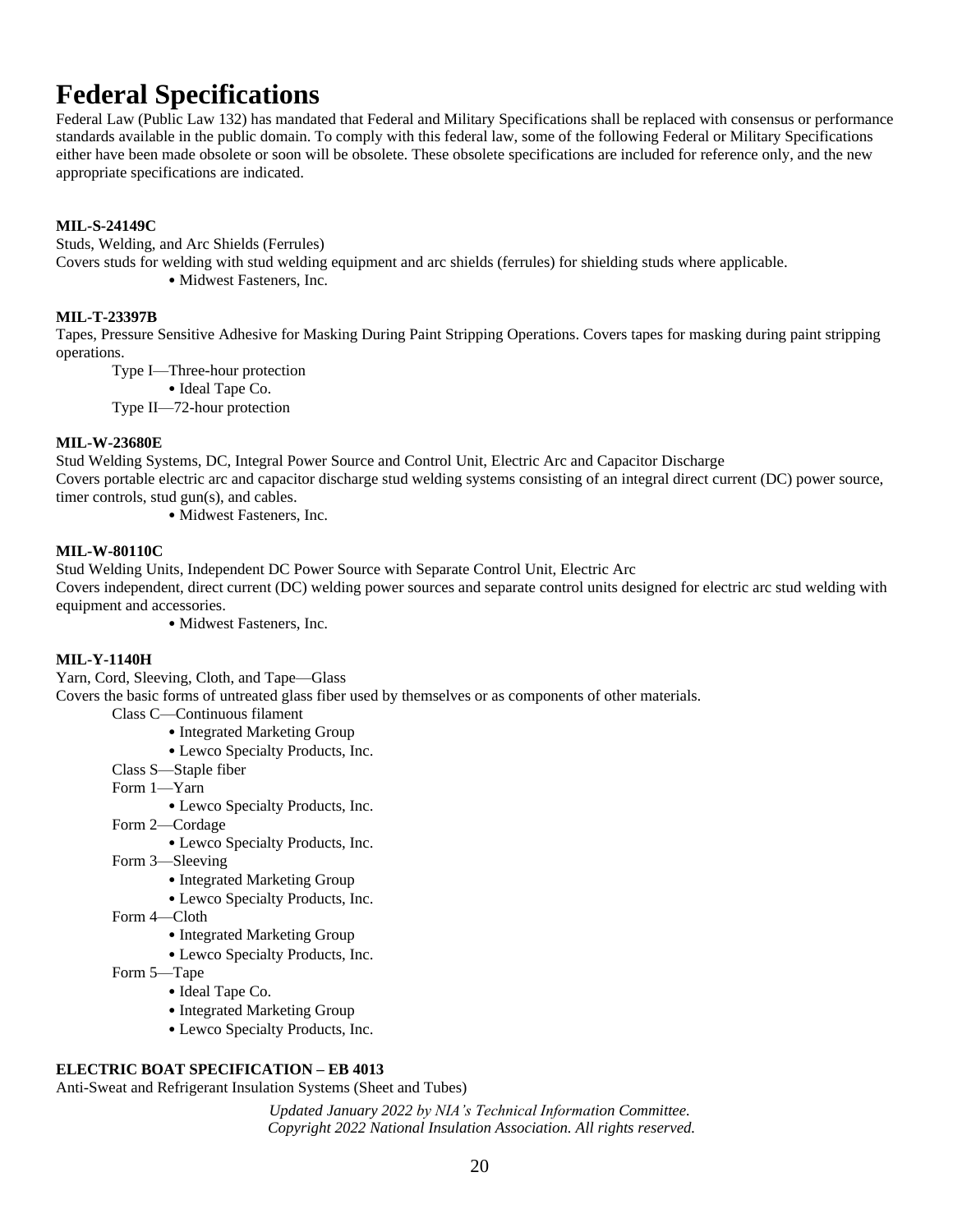- Armacell LLC
- K-Flex USA

#### **DOD-I-24688 / MIL-DTL-24688A**

Insulation; Polyimide, Sheet and Tube

# **Miscellaneous Specifications and Standards**

#### **American Society of Heating, Refrigerating, and Air-Conditioning Engineers, Inc. (ASHRAE)**

- ANSI/ASHRAE/IES 90.1, "Energy Conservation in New Building Design"
- ASHRAE/IES 90.1, "Energy Efficient Design of New Buildings Except New Low-Rise Residential Buildings"
- Terminology of Heating, Ventilation, Air Conditioning, and Refrigeration
- ASHRAE 90.1 "Energy Standard for Buildings Except Low-Rise Residential Buildings"

*www.ashrae.org*

#### **Corps of Engineers, Department of the Army**

• Guide Specification for Military Construction CEGS 15250, "Thermal Insulation for Mechanical Systems"

#### **Energy Codes**

- International Code Council (ICC), www.iccsafe.org
- ASHRAE 90.1, *www.ashrae.org*

#### **Federal Construction Guide Specifications (FCGS)**

- FCGS*—*07250 Sprayed Fire Protection
- FCGS*—*07260 Firestopping Division 15-Mechanical
- FCGS*—*15180 Insulation of Mechanical Systems

#### **Manufacturers Standardization Society of the Valve and Fitting Industry, Inc.**

• MSS Publication SP-69, "Pipe Hangers and Supports-Selection and Application" (1983)

#### **Midwest Insulation Contractors Association (MICA)**

• *National Commercial and Industrial Insulation Standards* (2021, 9th Edition)

#### **Model Building Codes**

- NFPA 5000, *www.nfpa.org*
- International Code Council (ICC), *www.iccsafe.org*
- Council of American Building Officials (CABO)

#### **National Insulation Association (NIA)**

- Insulation Science Glossary
- Insulation Specifications Chart
- Mechanical Insulation Basics
- Mechanical Insulation Design Guide
- Certified Insulation Inspectors
- Certified Energy Appraisers

#### **Naval Facilities Engineering Command** (NAVFACENGCOM)

- Guide Specifications (NFGS) for Use in Regular Military Construction Projects
	- NFGS*—*07211 Loose Fill (Cellulosic and Mineral Fiber) Insulation
	- NFGS*—*07218 Spray Applied Cellulose Insulation
	- NFGS*—*07220 Roof Insulation
	- NFGS*—*07221 Masonry Wall Insulation
	- NFGS*—*07222 Tapered Roof Insulation